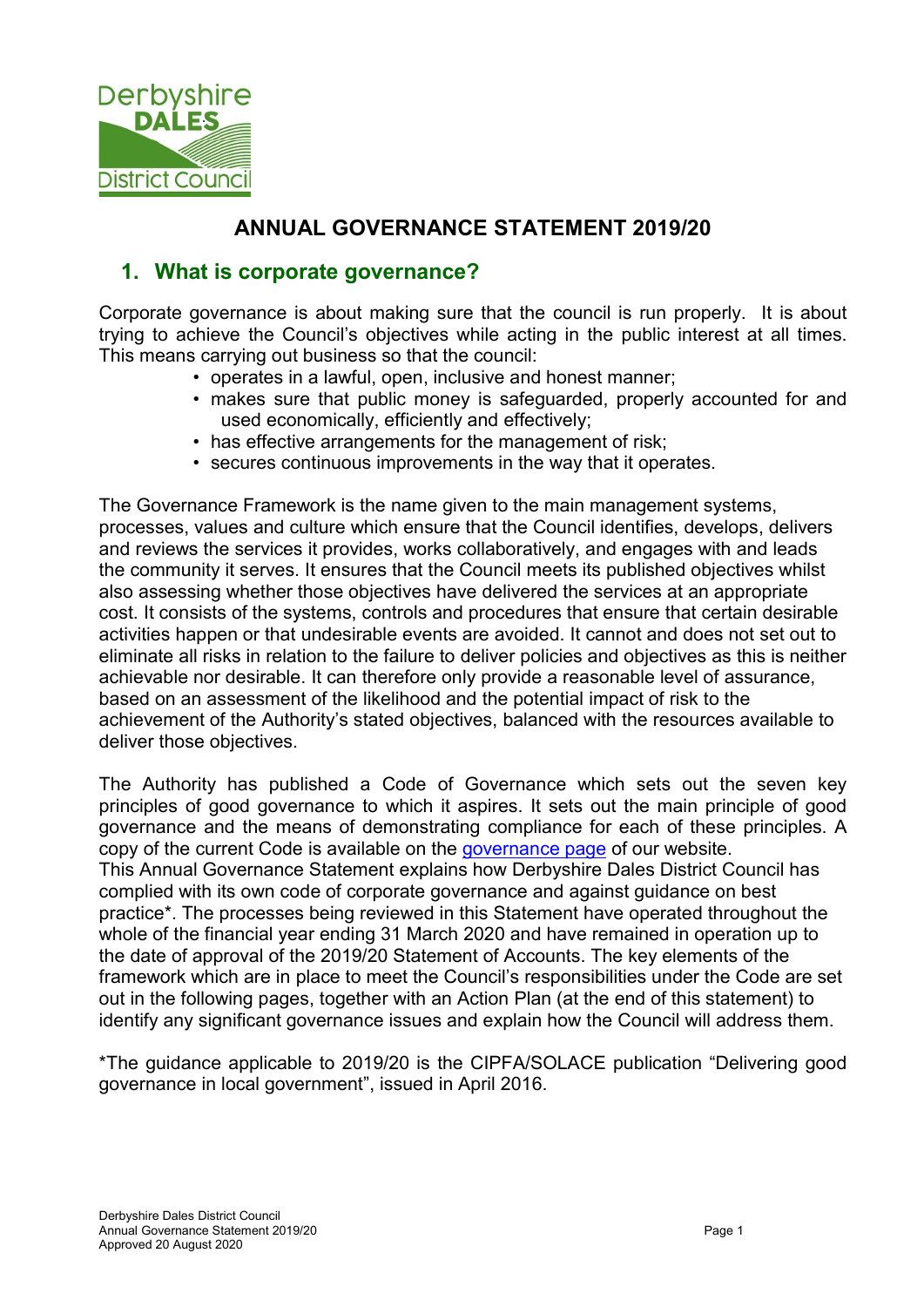### 2. How do we know that our arrangements are working?

Every year a review of the effectiveness of the Council's governance framework is conducted by the Corporate Leadership Team, supported by officers from policy, financial services and legal. Consideration is also given to reports from internal and external audit and from other inspection bodies (e.g. the Local Government Ombudsman's Annual report and findings on individual complaints, Food Standards Agency assessments and peer reviews).

The focus of the review is to:

- collate and evaluate evidence of corporate governance arrangements;
- compare the evidence against the Council's Code of Corporate Governance and the CIPFA/SOLACE guidance\*;
- identify areas requiring action, which are highlighted in the Action Plan at the end of this statement.

The governance review process includes:

- The consideration of the Statement of Accounts;
- The Internal Audit Annual Report, which includes the Internal Audit Consortium Manager's opinion on the overall adequacy and effectiveness of the Council's control environment ;
- A review of compliance with the Council's Local Code of Corporate Governance with reference to CIPFA/Solace Guidance;
- (For 2019/20 and 2020/21) an assessment of the impact of the coronavirus pandemic on governance in 2019/20 and a look ahead to the impact on governance in 2020/21;
- Sign off by the Leader of the Council and the Chief Executive, once approved.

On the basis of our internal review of the operation of the Governance Framework and our assessment against the provisions of the CIPFA/SOLACE Code, the arrangements for the 2019/20 financial year have been assessed as COMPLIANT, with some planned improvements required. This indicates that, in general, strong systems are in place but that there are some processes where further action is required.

Details of the review are set out in the following pages of this statement.

A success during 2019/20 is indicated by



Areas for improvement are highlighted by

This year three governance issues have been identified; the action plan outlined at the end of this statement summarises the areas of governance focus needed to maintain an effective governance framework in respect of these issues.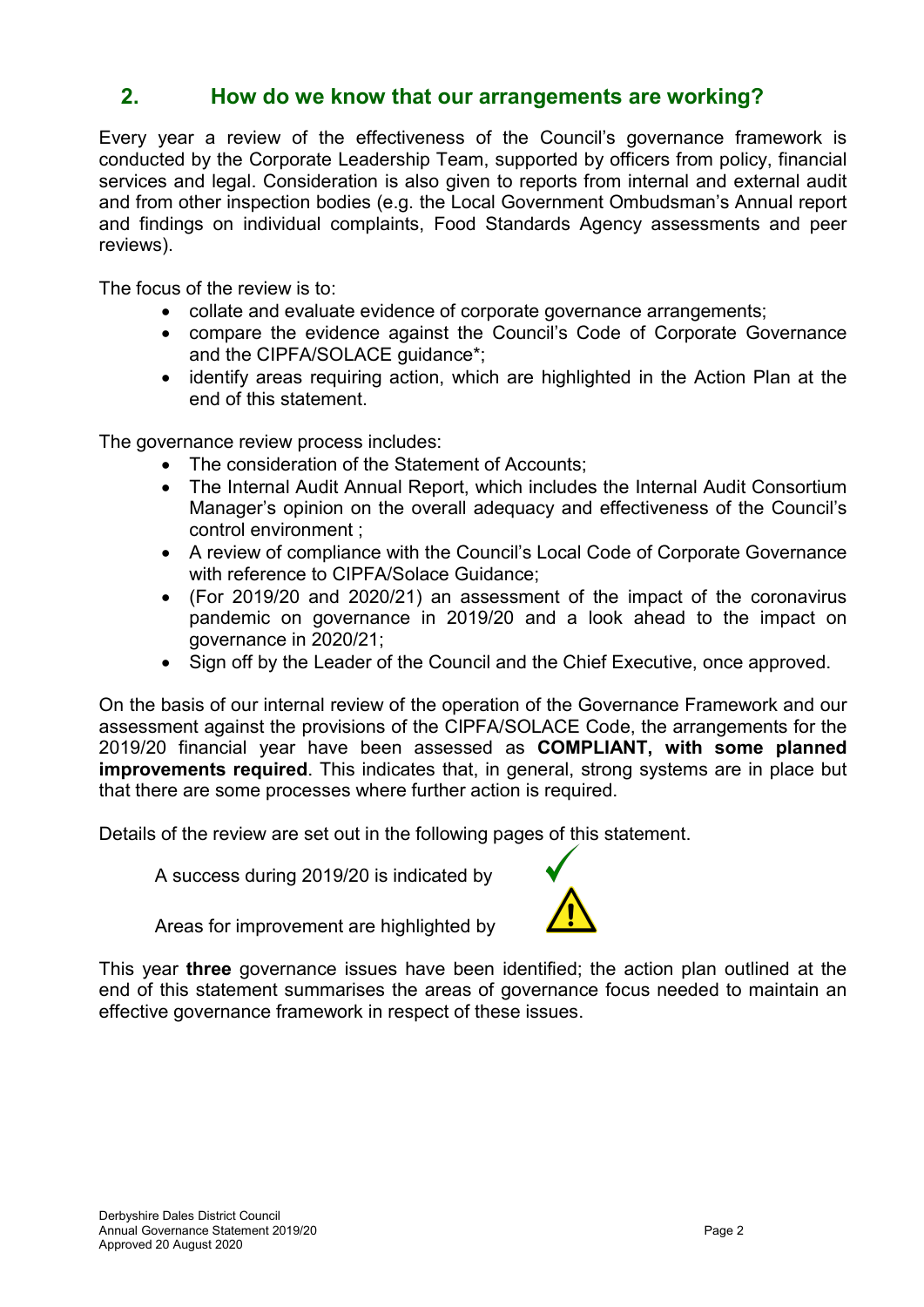#### **PRINCIPLE 1** - Behaving with integrity, demonstrating strong commitment to ethical values and respecting the rule of law How we meet this principle Source of assurance Successes and Areas for Improvement  $\triangleright$  We have set out our priorities in our Corporate Plan;  $\triangleright$  Our Codes of Conduct for members and employees set out clearly the standards that are expected, arrangements for reporting non-compliance and sanctions for any misconduct; Our values have been embedded in policies and processes;  $\triangleright$  We require external organisations that provide services on behalf of the Council to act with integrity and in compliance with ethical standards expected by the Council  $\triangleright$  We make sure that employees, and members are able to fulfil their responsibilities in accordance with legislative and regulatory requirements;  $\triangleright$  We strive to optimise the use of the full powers available for the benefit of residents, communities and other stakeholders;  $\triangleright$  We deal with breaches of legal and regulatory provisions effectively;  $\triangleright$  We have effective arrangements to deal with incidents involving misuse of power  $\triangleright$  We have effective arrangements in place for the discharge of the head of paid service function. Corporate Plan Elected Member Code of Conduct Periodic report to Council from the Independent Remuneration Panel on Members Allowances • Employee Code of Conduct Planning Code of Good Practice • Protocol on Employee/Member Relations – Constitution **•** Constitution • Sponsorship Policy • Risk Management Policy and **Strategy** • Risk assessment of reports Annual Complaints Report • Confidential Reporting (Whistleblowing) Policy Anti-Fraud, Bribery and Corruption **Policy**  Corporate Enforcement Policy Regulation of Investigatory Powers Act Surveillance Policy & Annual Report • Protocol on the Management of the Civic Allowance • Inductions for new members and employees Annual Performance and Development Reviews Job Evaluation Panel • Complaints Policy • Employee recruitment, interview and selection procedure Job descriptions A new Corporate Plan setting out our vision and improvement priorities for 2020 – 2024 was approved in March 2020. Our internal audit reviews in 2019/20 have not identified any incidents of fraud. We have extensive use of the general power of competence. The Anti-Fraud, Bribery and Corruption Policy (including Money Laundering) was reviewed and updated during 2018/19. It is next due for a review in 2020/21.

# 3. Did we meet the principles of Corporate Governance set out in our Code?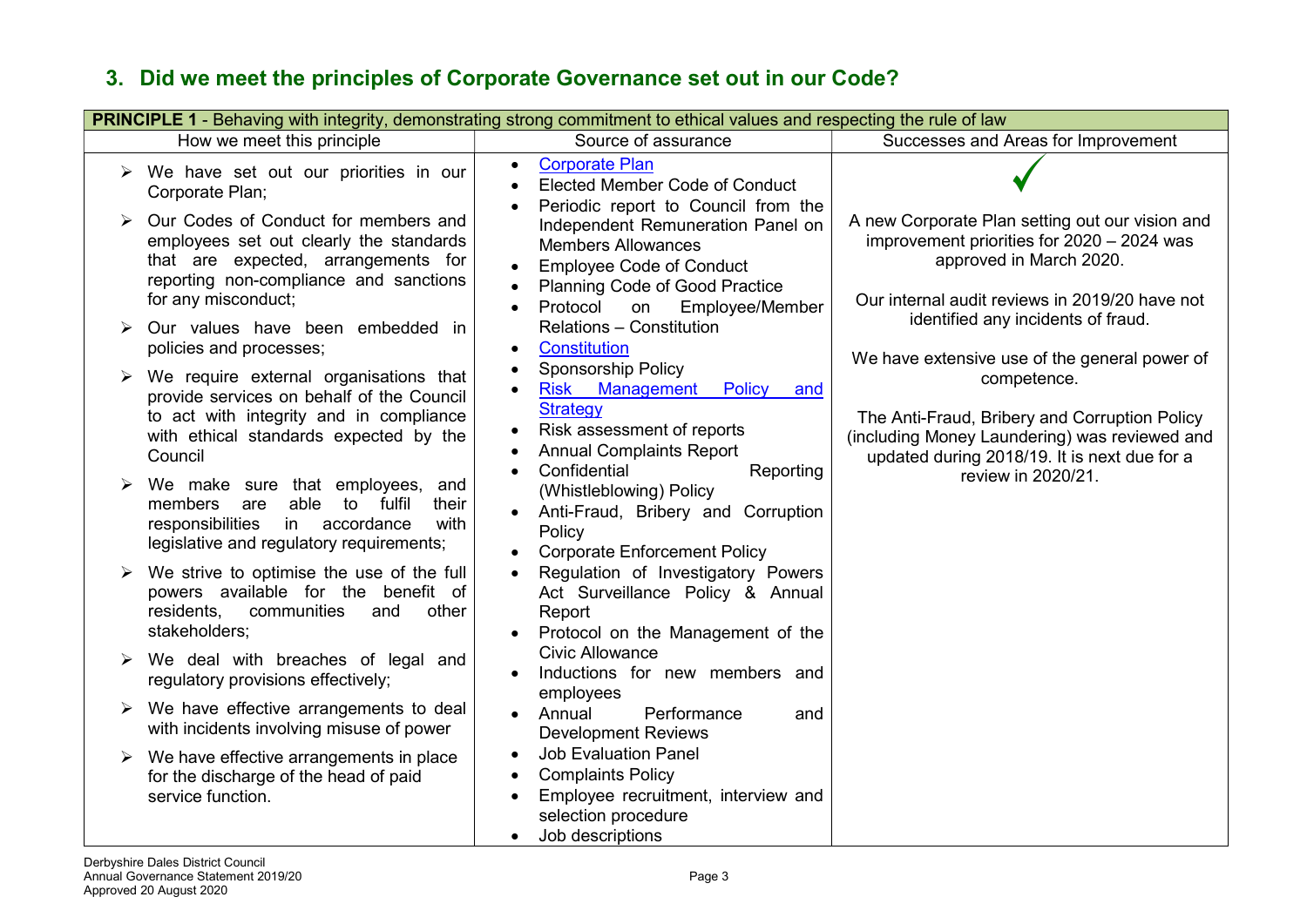|  | Compliance with CIPFA's "Statement<br>$\bullet$<br>on the Role of the Role of the head of<br>Internal Audit"<br>Compliance with CIPFA's "Statement<br>$\bullet$<br>on the Role of the Chief Financial<br>Officer in Local Government"<br>Records of legal advice provided by<br>$\bullet$<br>officers<br>Monitoring Officer provisions<br>Procurement policy<br>Information Governance Framework<br>and Strategy<br><b>Data Protection Policy</b><br>$\bullet$<br>Contracts with service providers.<br>Reports from the Local Government<br>Ombudsman & Annual Report to<br>Governance & Resources Committee<br>Audit reports issued by Food<br><b>Standards Agency</b><br>Food Law Enforcement Service<br><b>Business Plan</b><br>The Chief Executive is the Council's<br>Head of Paid Service, who is<br>supported in this role by the<br>Corporate Leadership Team and the<br>Human Resources Manager. |  |
|--|-----------------------------------------------------------------------------------------------------------------------------------------------------------------------------------------------------------------------------------------------------------------------------------------------------------------------------------------------------------------------------------------------------------------------------------------------------------------------------------------------------------------------------------------------------------------------------------------------------------------------------------------------------------------------------------------------------------------------------------------------------------------------------------------------------------------------------------------------------------------------------------------------------------|--|
|--|-----------------------------------------------------------------------------------------------------------------------------------------------------------------------------------------------------------------------------------------------------------------------------------------------------------------------------------------------------------------------------------------------------------------------------------------------------------------------------------------------------------------------------------------------------------------------------------------------------------------------------------------------------------------------------------------------------------------------------------------------------------------------------------------------------------------------------------------------------------------------------------------------------------|--|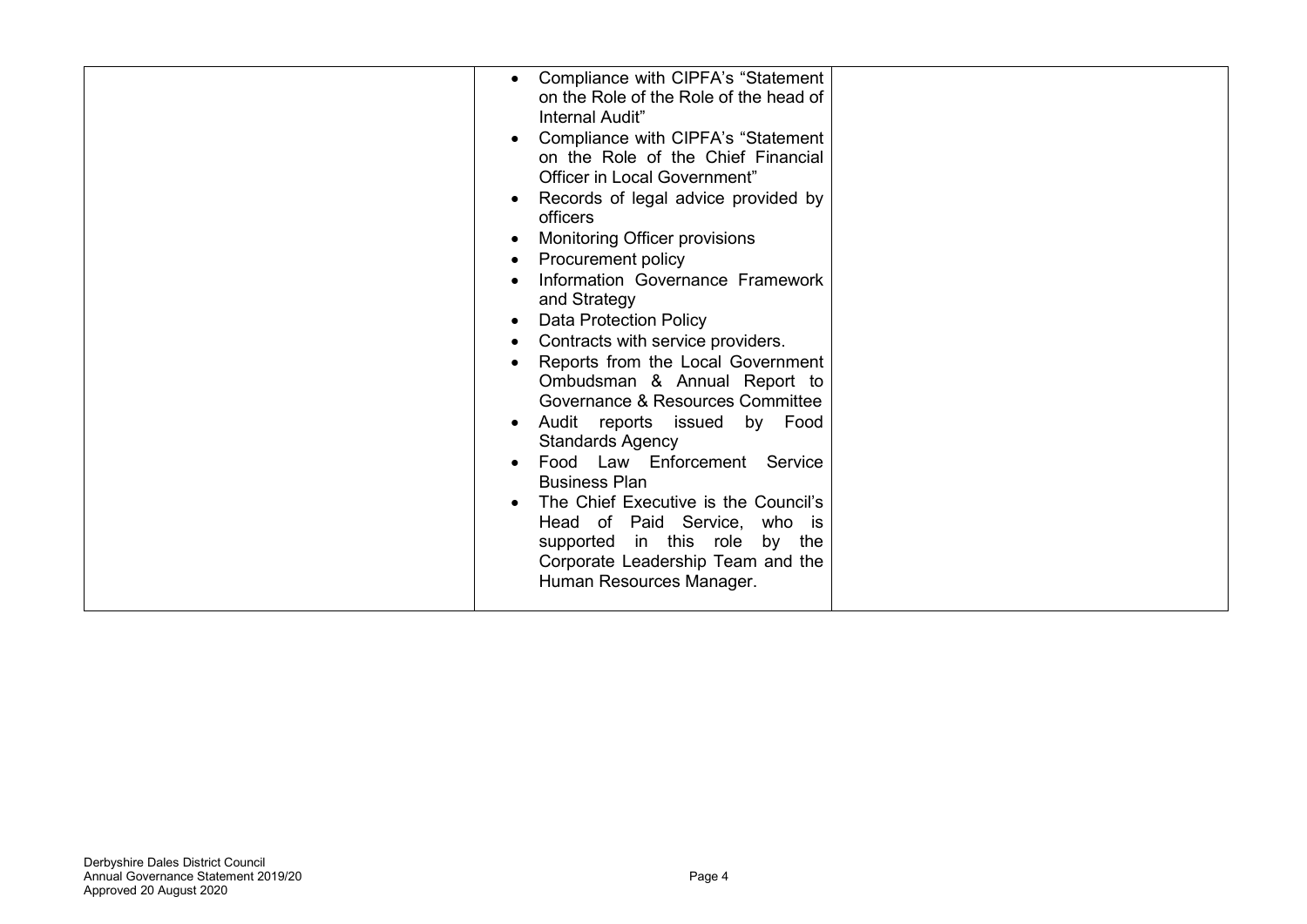|   | <b>PRINCIPLE 2 – Ensuring openness and comprehensive stakeholder engagement</b>                                                                                                                                                                                                                                                       |                                                                                                                                                                                                                                    |                                                                                                                                                                                                                                                                                                                                                                          |  |  |
|---|---------------------------------------------------------------------------------------------------------------------------------------------------------------------------------------------------------------------------------------------------------------------------------------------------------------------------------------|------------------------------------------------------------------------------------------------------------------------------------------------------------------------------------------------------------------------------------|--------------------------------------------------------------------------------------------------------------------------------------------------------------------------------------------------------------------------------------------------------------------------------------------------------------------------------------------------------------------------|--|--|
|   | How we meet this principle                                                                                                                                                                                                                                                                                                            | Source of assurance                                                                                                                                                                                                                | Successes and Areas for Improvement                                                                                                                                                                                                                                                                                                                                      |  |  |
| ➤ | Our Committee and Council meetings are<br>open to the public and agendas, reports<br>and minutes are available on our website;                                                                                                                                                                                                        | <b>Constitution</b><br>$\bullet$<br><b>Corporate Plan</b><br>Reasoned decisions at quasi- judicial<br>meetings                                                                                                                     | The Local Government Association Peer                                                                                                                                                                                                                                                                                                                                    |  |  |
| ➤ | The minutes of our meetings provide<br>clear reasoning and evidence<br>for<br>decisions;                                                                                                                                                                                                                                              | Annual review of Planning decisions<br><b>FOI Publication Scheme</b><br>Details of spending over £250 on                                                                                                                           | Challenge team reported that the district council<br>has a good understanding and appreciation of its<br>local context and is focussing on continually<br>improving local community relationships. The                                                                                                                                                                   |  |  |
|   | We have a clear policy on information<br>transparency;                                                                                                                                                                                                                                                                                | website<br>Regulation of Investigatory Powers<br>Act 2000 Policy                                                                                                                                                                   | Council is also regarded as an effective leader of<br>the district by partners who attest to the authority                                                                                                                                                                                                                                                               |  |  |
|   | On our website we<br>publish<br>key<br>indicators,<br>financial<br>performance<br>information and details of the earnings,<br>interests and activities of our Members<br>and senior managers.                                                                                                                                         | <b>Data Protection Policy</b><br><b>Council and Committee decisions</b><br>Report pro-formas<br>of<br>Web casting and<br>recording<br>meetings                                                                                     | being a good partner to work with.<br>During the year we received 849 Freedom of<br>Information requests (up from 731 in 2018). We<br>responded to 643 FOI requests (76%), redirected                                                                                                                                                                                    |  |  |
|   | We consult widely on our plans and use<br>feedback to inform our decisions; we<br>provide information in response<br>to<br>of<br>Information<br>Freedom<br>requests<br>wherever possible to do so under relevant<br>law and outline any exceptions to this<br>policy. We publish our Freedom of<br>Information Policy and procedures. | <b>Public Participation Scheme</b><br><b>Area Community Forums</b><br>Town and Parish Council Conference<br><b>Market Traders Forums</b><br>Matlock Bath Illuminations Project<br>Group<br>Council website<br>Calendar of meetings | 117 (14%) to Derbyshire County Council, did not<br>hold the information for 2 requests and 87<br>requests (10%) were covered by exemption.<br>Where requests were covered by exemption, we<br>gave details of the exemption in our response; the<br>most common reason for exemption (57 requests)<br>was that the information was already accessible<br>by other means. |  |  |
|   | We operate clear and accessible<br>arrangements for procuring supplies and<br>services.                                                                                                                                                                                                                                               | <b>Communications Strategy</b><br><b>Community &amp; Engagement Strategy</b><br>Equality,<br>Consultation<br>and<br>$\bullet$                                                                                                      | <b>Contract Standing Orders and Financial</b><br>Regulations were reviewed and updated in May<br>2019.                                                                                                                                                                                                                                                                   |  |  |
|   | We have regular meetings with larger<br>Town and Parish Councils to ensure that<br>we work more closely.                                                                                                                                                                                                                              | <b>Engagement Plan</b><br><b>Equality and Diversity Policy</b><br><b>Annual Equality Plan</b>                                                                                                                                      | The Local Government Association Peer<br>Challenge team made several recommendations<br>to address a series of challenges, including:                                                                                                                                                                                                                                    |  |  |
|   | We have a programme of forums /<br>workshops<br>to<br>engage<br>with<br>local<br>businesses.                                                                                                                                                                                                                                          | Residents' Panel<br><b>Business Engagement Programme</b><br><b>Statement of Community Involvement</b><br>Record of consultations and use of<br>feedback from consultations<br>Contract standing orders                             | • Developing a strong narrative and vision for<br>the area;<br>• Improvements to the Corporate Plan;<br>• Ensuring that the approach to<br>commercialisation is realistic;                                                                                                                                                                                               |  |  |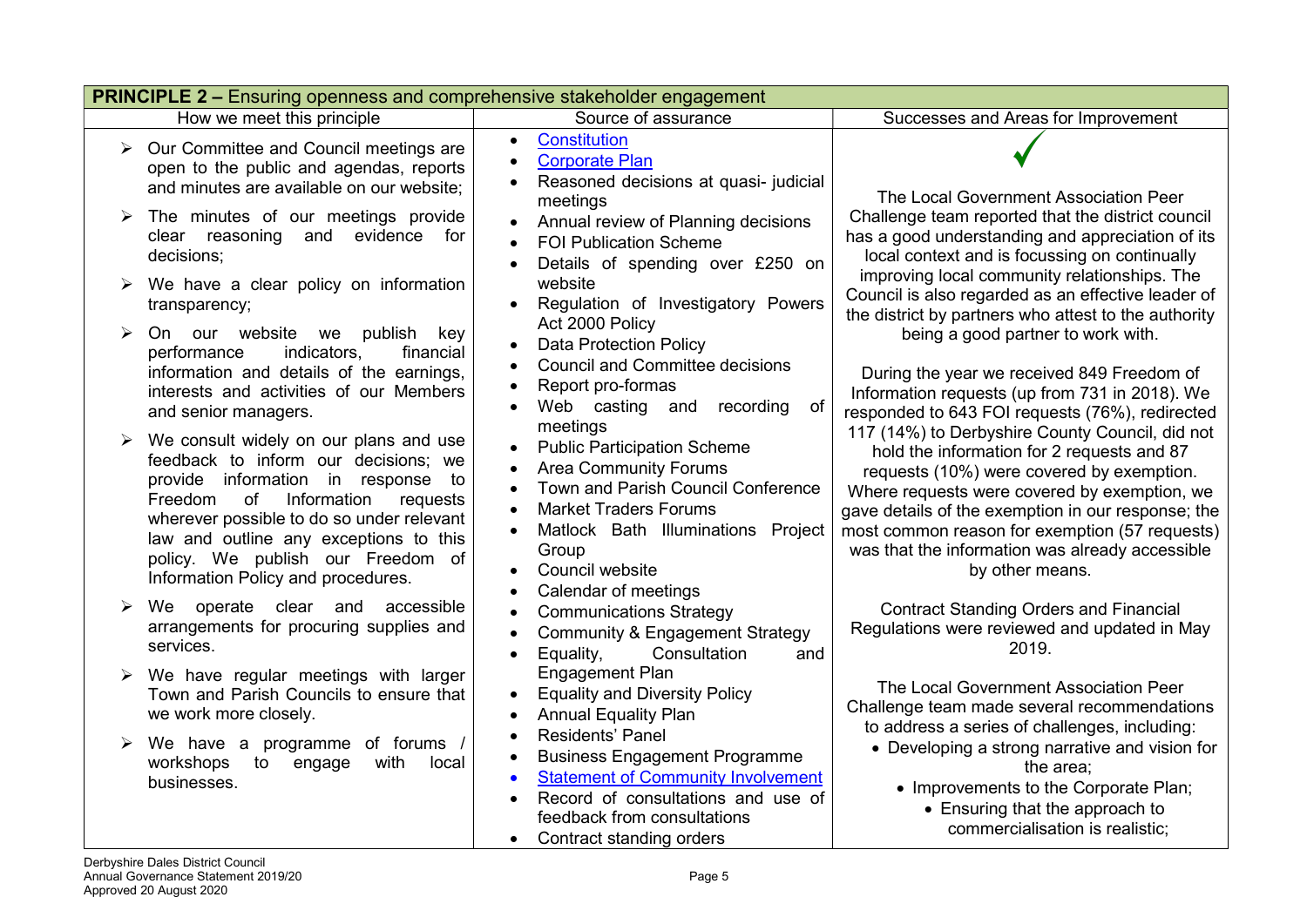| <b>Financial Regulations</b><br><b>Procurement Strategy</b><br>Reasons for decisions recorded in all<br>regulatory and quasi-judicial matters<br>All reports include options, risks and<br>potential outcomes | • Consideration of the Council's skills base<br>and investment capability;<br>• Engaging with strategic and local<br>organisations to build trust and community<br>capacity to advocate for and deliver on<br>important initiatives. |
|---------------------------------------------------------------------------------------------------------------------------------------------------------------------------------------------------------------|--------------------------------------------------------------------------------------------------------------------------------------------------------------------------------------------------------------------------------------|
| Procurement decisions<br>require a<br>clear audit trail including reasons<br>recruitment<br>decisions<br>All<br>are<br>reasoned and recorded                                                                  | In July 2020 the Council approved an Action Plan<br>to address these issues. While the<br>implementation of these actions will strengthen<br>the Council, they are not seen as significant<br>governance issues.                     |

| <b>PRINCIPLE 3 –</b> Defining outcomes in terms of sustainable economic, social and environmental benefits                                                                                  |                                                                                                                                               |                                                                                                                                                                    |  |
|---------------------------------------------------------------------------------------------------------------------------------------------------------------------------------------------|-----------------------------------------------------------------------------------------------------------------------------------------------|--------------------------------------------------------------------------------------------------------------------------------------------------------------------|--|
| How we meet this principle                                                                                                                                                                  | Source of assurance                                                                                                                           | Successes and Areas for Improvement                                                                                                                                |  |
| We have set out our priorities, aims,<br>vision and values in our Corporate Plan;                                                                                                           | <b>Corporate Plan &amp; Priorities</b><br><b>Service Plans</b><br><b>Community &amp; Engagement Strategy</b>                                  |                                                                                                                                                                    |  |
| We set key performance indicators for<br>monitor<br>actual<br>each<br>year<br>and<br>performance against targets;                                                                           | Consultation<br>Equality,<br>and<br>Engagement Plan<br><b>Risk Management Strategy</b>                                                        | In 2019/20 we paid 99.8% of non-disputed<br>supplier invoices (4,677 invoices) on time (within                                                                     |  |
| We have a medium term<br>financial<br>financial<br>strategy<br>to<br>ensure<br>our<br>sustainability;                                                                                       | <b>Medium Term Financial Strategy</b><br><b>Annual Revenue Budget</b><br>Capital Programme & Prudential                                       | 30 days) - only 11 invoices were paid late!<br>The Risk Management Policy and Strategy was<br>reviewed and updated during 2018/19; it is next                      |  |
| We operate an effective system of risk<br>management;                                                                                                                                       | Indicators<br>Annual Governance Statement (part<br>of the Statement of Accounts)                                                              | due for review in Autumn 2020.                                                                                                                                     |  |
| Our reports include an assessment of<br>financial, legal and corporate risks and<br>equalities,<br>environmental,<br>consider<br>health, human rights, personnel<br>and<br>property issues; | <b>Annual Audit Letter</b><br>Financial Regulations - Constitution<br>Standing<br>Contract<br>Orders<br>Constitution<br>Asset Management Plan | Working with our partner, Arvato, in 2019/20 we<br>improved the times for processing new claims for<br>housing benefit and processing changes in<br>circumstances. |  |
| We<br>equality<br>impact<br>out<br>carry<br>assessments to ensure fair access to<br>services.                                                                                               | <b>Equality Impact Assessments</b><br><b>Area Community Forums</b><br><b>Planning: Material Considerations</b><br><b>Committee Reports</b>    | The Council worked with the Local Resilience<br>Forum to ensure that we were prepared for Brexit.                                                                  |  |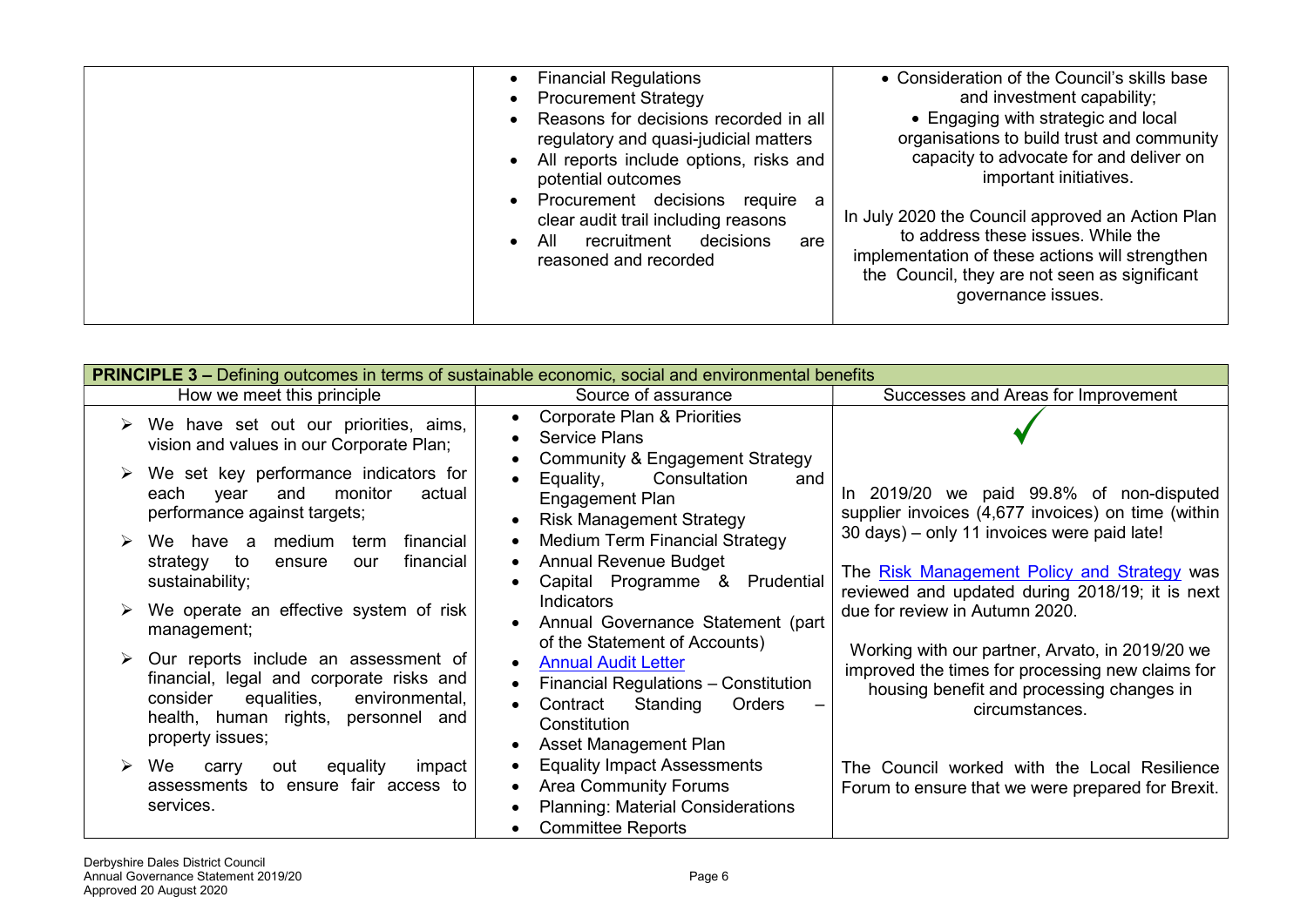| Consultation<br>ınto<br>teedback is taken<br>account at the point of decisions |  |
|--------------------------------------------------------------------------------|--|
|                                                                                |  |

|   | <b>PRINCIPLE 4</b> - Determining the interventions necessary to optimise the achievement of intended outcomes.                                                                                                                    |                                                                                                                                                                              |                                                                                                                                                                                                                                                       |  |  |
|---|-----------------------------------------------------------------------------------------------------------------------------------------------------------------------------------------------------------------------------------|------------------------------------------------------------------------------------------------------------------------------------------------------------------------------|-------------------------------------------------------------------------------------------------------------------------------------------------------------------------------------------------------------------------------------------------------|--|--|
|   | How we meet this principle                                                                                                                                                                                                        | Source of assurance                                                                                                                                                          | Successes and Areas for Improvement                                                                                                                                                                                                                   |  |  |
| ➤ | Our reports include an assessment of<br>financial, legal and corporate risks and<br>equalities,<br>consider<br>environmental,                                                                                                     | Consultation and review of feedback<br>$\bullet$<br>including Area Community Forums<br>Risk Management Hub &<br>Risk<br>Registers                                            |                                                                                                                                                                                                                                                       |  |  |
|   | health, human rights, personnel and<br>property issues;<br>We consult and use feedback from                                                                                                                                       | Key Performance Indicators<br><b>Service Plans</b>                                                                                                                           | We updated our Medium Term Financial Strategy<br>in January 2020 and our Medium Term Financial<br>Plan in May, November and March.                                                                                                                    |  |  |
|   | residents and service users when making<br>significant<br>decisions<br>about<br>service<br>changes;                                                                                                                               | Medium Term<br>Financial<br>Strategy<br>Financial<br>Plan &<br>Medium<br>Term<br><b>Efficiency Plan</b><br>Budget preparation in accordance                                  | The Local Government Association Peer<br>Challenge team reported that through focused<br>and prudent management, the council has a                                                                                                                    |  |  |
|   | We have strategic and operational plans,<br>including a medium, term financial<br>strategy, annual budgets, and service<br>plans, that support the aims set out in the                                                            | with agreed strategy and MTFP.<br>Budget guidance and processes,<br>$\bullet$<br>including revised estimates<br>Capital Programme<br>process<br>and                          | strong financial position which provides a<br>foundation for the council's future ambition.                                                                                                                                                           |  |  |
|   | corporate plan;                                                                                                                                                                                                                   | scorecard<br>Annual Audit and Inspection Letter                                                                                                                              | In 2019/20 we carried out public consultation<br>exercises on:                                                                                                                                                                                        |  |  |
|   | We set key performance indicators (KPIs)<br>to identify how the performance of<br>services and projects is measured. We<br>include financial penalties in outsourced<br>contracts that can be used when KPIs are<br>not achieved. | Confidential<br>Reporting<br>(Whistleblowing) Policy<br>Anti-Fraud, Bribery and Corruption<br>Policy<br>Regulation of Investigatory Powers<br><b>Act Surveillance Policy</b> | • Spending proposals for 2020/21<br>• Sex Entertainment Venues Policy<br>• Housing Needs for 3 parishes<br>• Customer satisfaction with housing needs<br>services<br>• Regeneration project at Hurst Farm,                                            |  |  |
|   | We consider and monitor risks facing<br>when<br>each<br>partner<br>working<br>collaboratively, including shared risks                                                                                                             | <b>Annual Review of Complaints</b><br>Calendar of meetings<br><b>Communications Strategy</b>                                                                                 | <b>Matlock</b><br>• Kirk Ireton Neighbourhood Plan.                                                                                                                                                                                                   |  |  |
|   | We review service quality regularly                                                                                                                                                                                               | <b>Minutes</b><br>of<br>regular<br>monitoring<br>$\bullet$                                                                                                                   | We have regular meetings with contractors who<br>provide outsourced services. For 2019/20, all                                                                                                                                                        |  |  |
|   | Our medium term financial strategy<br>integrates and balances service priorities,<br>affordability<br>other<br>and<br>resource<br>constraints                                                                                     | meetings with outsourced service<br>providers<br>including<br>details<br>of<br>compliance with Key Performance<br>Indicators                                                 | KPIs were met in the outsourced contracts for<br>leisure management and revenues and benefits.<br>As a result, no financial penalties were applied to<br>those contracts. For the waste management<br>contract, the KPIs for missed bins were not met |  |  |
|   | We aim to achieve 'social value' through                                                                                                                                                                                          |                                                                                                                                                                              |                                                                                                                                                                                                                                                       |  |  |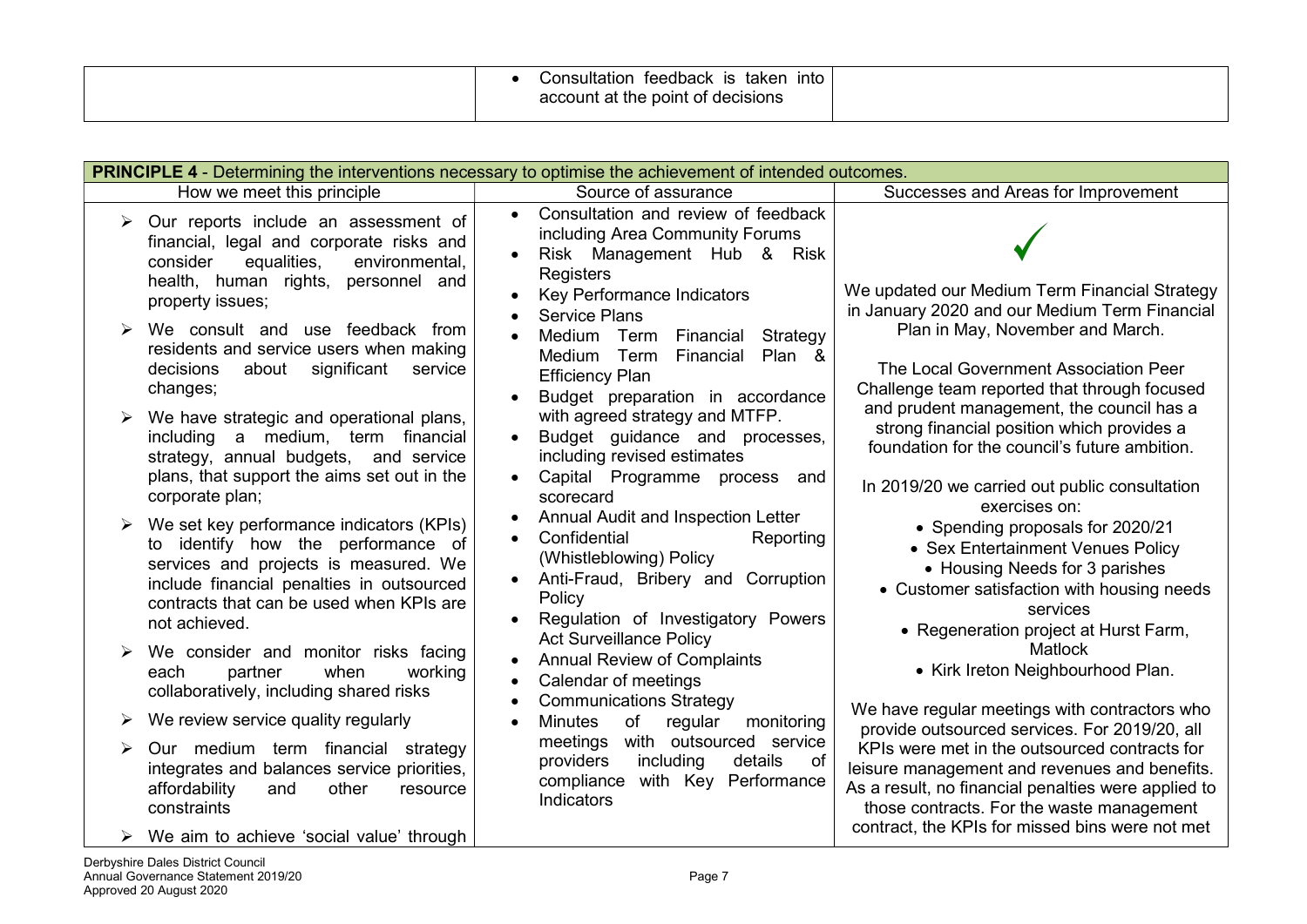| service planning and commissioning. | and the default payments were issued. These<br>along with general performance standards were<br>discussed at the contract meetings.                                  |
|-------------------------------------|----------------------------------------------------------------------------------------------------------------------------------------------------------------------|
|                                     |                                                                                                                                                                      |
|                                     | The Council's Efficiency Plan needs to be<br>updated to show how it plans to address the<br>budget gap for future years. See Principle 6 for<br>further information. |
|                                     |                                                                                                                                                                      |

| How we meet this principle<br>Source of assurance<br>Successes and Areas for Improvement                                                                                                                                                                                                                                                                                                                                                                                                                                                                                                                                           |  |
|------------------------------------------------------------------------------------------------------------------------------------------------------------------------------------------------------------------------------------------------------------------------------------------------------------------------------------------------------------------------------------------------------------------------------------------------------------------------------------------------------------------------------------------------------------------------------------------------------------------------------------|--|
|                                                                                                                                                                                                                                                                                                                                                                                                                                                                                                                                                                                                                                    |  |
| Constitution<br>We recognise the benefits of partnerships<br>Scheme of Delegation<br>and collaborative working;<br><b>Member Development Scheme</b>                                                                                                                                                                                                                                                                                                                                                                                                                                                                                |  |
| All employees have an induction and an<br>In 2019/20 our partner, Arvato, achieved all the<br><b>Employee Development Scheme</b><br>annual Performance and Development<br>key performance indicators in the Revenues and<br>Member Training and Development<br>Review;<br>Benefits contract.<br>Programme                                                                                                                                                                                                                                                                                                                          |  |
| $Insight -$<br>Internal<br>management<br>We have a Member Code of Conduct,<br>Our Performance and Development Review<br>development programme<br>inductions and a Member Training and<br>action plans are linked to the priorities set out in<br><b>Member Induction</b><br>Programme to ensure<br>Induction<br>that<br>$\bullet$<br>our Corporate Plan.<br>elected<br>appointed<br>leaders<br>Member Representative roles<br>and<br>their<br>understanding<br>the<br>roles<br>and<br><b>Employee Induction</b><br>Employees who use ICT undertook training in ICT<br>Council's objectives<br>Person<br>Descriptions<br>Job<br>and |  |
| security awareness in 2018/19, which is<br>Specifications<br>Our Constitution includes a Scheme of<br>mandatory for new employees and will be<br>Arrangements<br>for<br>succession<br>Delegation that sets out clearly the<br>refreshed every 2 years.<br>planning<br>decisions that are delegated to officers<br>Annual<br>review<br>Scheme<br>of<br>റf                                                                                                                                                                                                                                                                           |  |
| The leader and the chief executive have<br>Delegation, Contract Standing Orders<br>clearly defined and distinctive leadership<br>and Financial Regulations<br>roles<br>LOLA - internal training programme<br>Peer Reviews<br>Taking steps to consider the leadership's                                                                                                                                                                                                                                                                                                                                                             |  |
| Derbyshire Dales District Council                                                                                                                                                                                                                                                                                                                                                                                                                                                                                                                                                                                                  |  |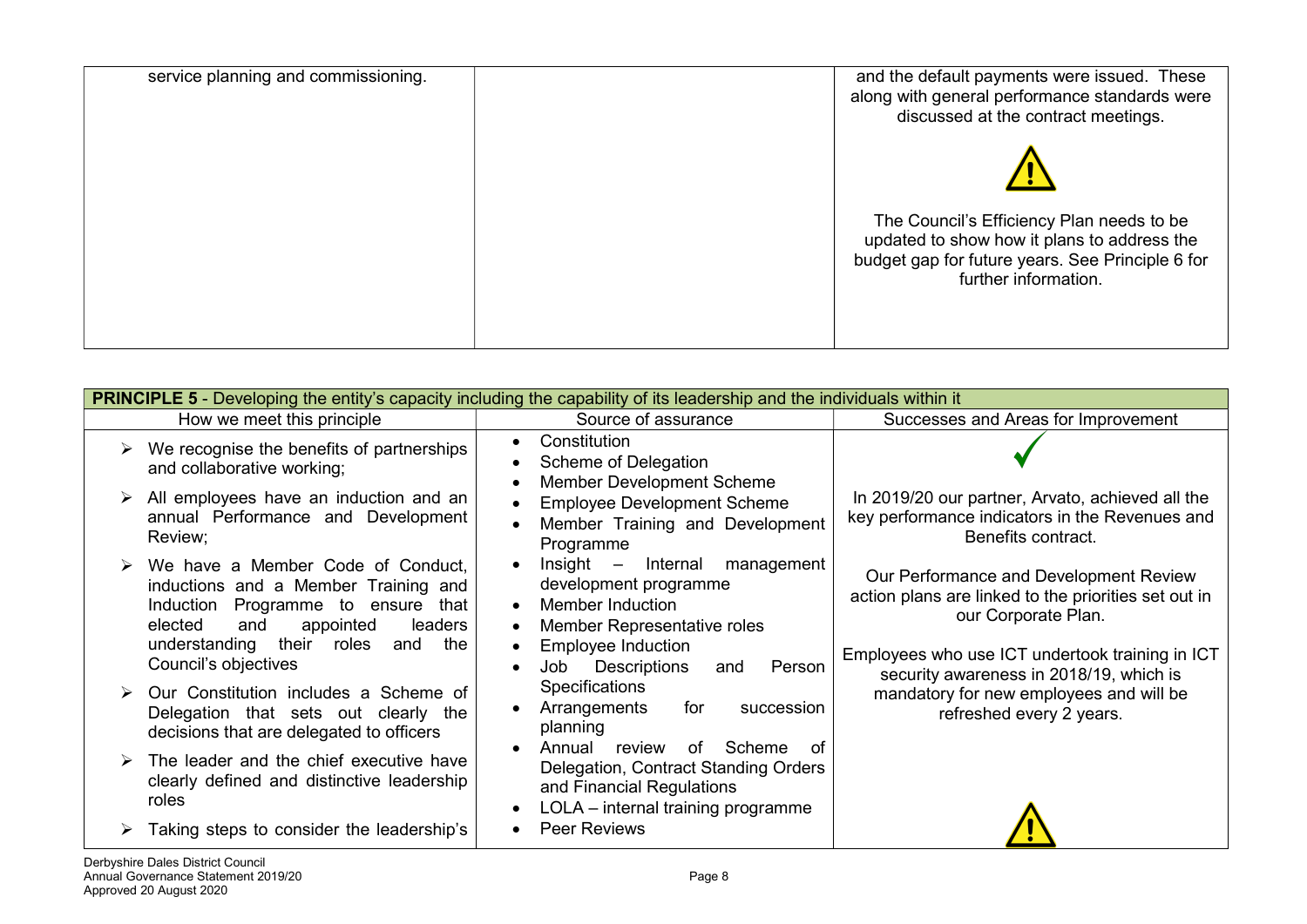| own effectiveness and ensuring leaders<br>are open to constructive feedback from<br>peer review and inspections<br>We encourage shared learning, including<br>from<br>learnt<br>lessons<br>governance<br>weaknesses both internal and external;<br>$\triangleright$ There is a public participation session at<br>the beginning of Council and Policy<br>Committee meetings,<br>We have arrangements<br>to<br><sub>in</sub><br>place<br>support the health and wellbeing of our<br>employees. | Efficient<br>use<br>of<br>systems<br>and<br>During 2019/20 the following mandatory training<br>technology<br>was undertaken by employees:<br>Shared<br>Learning:<br><b>Notes</b><br>of<br>Safeguarding and Child Protection = 24<br>Meetings,<br>Peer<br>Management<br>$\bullet$<br>Safeguarding Adults at Risk = $26$<br>Hubs,<br>Benchmarking,<br>Reviews,<br>$\bullet$<br>other<br>Networking<br>with<br>Prevent = $23$<br>local<br>$\bullet$<br>authorities & through membership of<br>Display Screen Equipment = 17<br>$\bullet$<br>organisations such as the Local<br>Data Protection Essentials = 26<br>$\bullet$<br>Government Association.<br>Managing Health and Safety = $45$<br><b>Human Resource Policies</b><br>Equality Act $2010 = 21$<br>Employee counselling service<br>To fully develop our employees and to further<br>Work of Health & Safety Committee<br>mitigate risks, it is recommended that a<br>Active Workplace Programme<br>comprehensive programme of mandatory training<br>for all employees and Members should be<br><b>Employee Group</b><br>delivered in 2020/21.<br>Senior Management Team |
|-----------------------------------------------------------------------------------------------------------------------------------------------------------------------------------------------------------------------------------------------------------------------------------------------------------------------------------------------------------------------------------------------------------------------------------------------------------------------------------------------|--------------------------------------------------------------------------------------------------------------------------------------------------------------------------------------------------------------------------------------------------------------------------------------------------------------------------------------------------------------------------------------------------------------------------------------------------------------------------------------------------------------------------------------------------------------------------------------------------------------------------------------------------------------------------------------------------------------------------------------------------------------------------------------------------------------------------------------------------------------------------------------------------------------------------------------------------------------------------------------------------------------------------------------------------------------------------------------------------------------------------------|
|-----------------------------------------------------------------------------------------------------------------------------------------------------------------------------------------------------------------------------------------------------------------------------------------------------------------------------------------------------------------------------------------------------------------------------------------------------------------------------------------------|--------------------------------------------------------------------------------------------------------------------------------------------------------------------------------------------------------------------------------------------------------------------------------------------------------------------------------------------------------------------------------------------------------------------------------------------------------------------------------------------------------------------------------------------------------------------------------------------------------------------------------------------------------------------------------------------------------------------------------------------------------------------------------------------------------------------------------------------------------------------------------------------------------------------------------------------------------------------------------------------------------------------------------------------------------------------------------------------------------------------------------|

| <b>PRINCIPLE 6</b> - Managing risks and performance through robust internal control and strong public financial management                               |                                                                                                                                                                                                       |                                                                                                                                                                                                     |  |
|----------------------------------------------------------------------------------------------------------------------------------------------------------|-------------------------------------------------------------------------------------------------------------------------------------------------------------------------------------------------------|-----------------------------------------------------------------------------------------------------------------------------------------------------------------------------------------------------|--|
| How we meet this principle                                                                                                                               | Source of assurance                                                                                                                                                                                   | Successes and Areas for Improvement                                                                                                                                                                 |  |
| We have robust arrangements for risk<br><b>Risk</b><br>including<br>management<br>a<br>Management Hub that meets regularly to<br>review Strategic Risks; | <b>Risk Management Strategy</b><br><b>Risk Management Hub</b><br>$\bullet$<br><b>Strategic and Service Risk Registers</b><br><b>Risk Management Annual Report</b><br>all<br>Risk<br>assessment<br>nt. | The external auditor's Annual Audit Letter issued<br>in July 2019 states "in all significant respects, the                                                                                          |  |
| Our risk management<br>strategy<br>and<br>policies on internal control are aligned<br>with corporate priorities;                                         | <b>Committee/Council decisions</b><br>Internal audit and reports<br>$\bullet$<br>External audit and reports                                                                                           | Council put in place proper arrangements to<br>secure economy, efficiency and effectiveness in<br>its use of resources for the year ended 31 <sup>st</sup> March                                    |  |
| The risks associated with delivering<br>services through third parties are set out<br>in our risk registers;                                             | <b>Annual Governance Statement</b><br><b>Financial Regulations</b>                                                                                                                                    | 2019". (The Annual Audit Letter for 2019/20 has<br>not yet been issued).                                                                                                                            |  |
| We have arrangements in place to<br>prevent fraud, bribery and corruption;                                                                               | <b>Budget Holder's Manual</b><br><b>Contract Standing Orders</b><br>Transparency & Open Source Data                                                                                                   | The Internal Audit Annual Report for 2019/20<br>shows that 19 internal audit review reports were<br>issued during the year. Eighteen (95%) of audit                                                 |  |
| We encourage effective and constructive<br>challenge and debate on policies and<br>objectives<br>to support balanced<br>and                              | <b>Medium Term Financial Strategy</b><br>$\bullet$<br>Anti-Fraud, Bribery and Corruption<br>$\bullet$<br>Policy                                                                                       | reviews were found to provide reasonable or<br>substantial assurance on the level of reliability of<br>internal controls. Nine (47%) were found to<br>provide substantial assurance. One (5%) audit |  |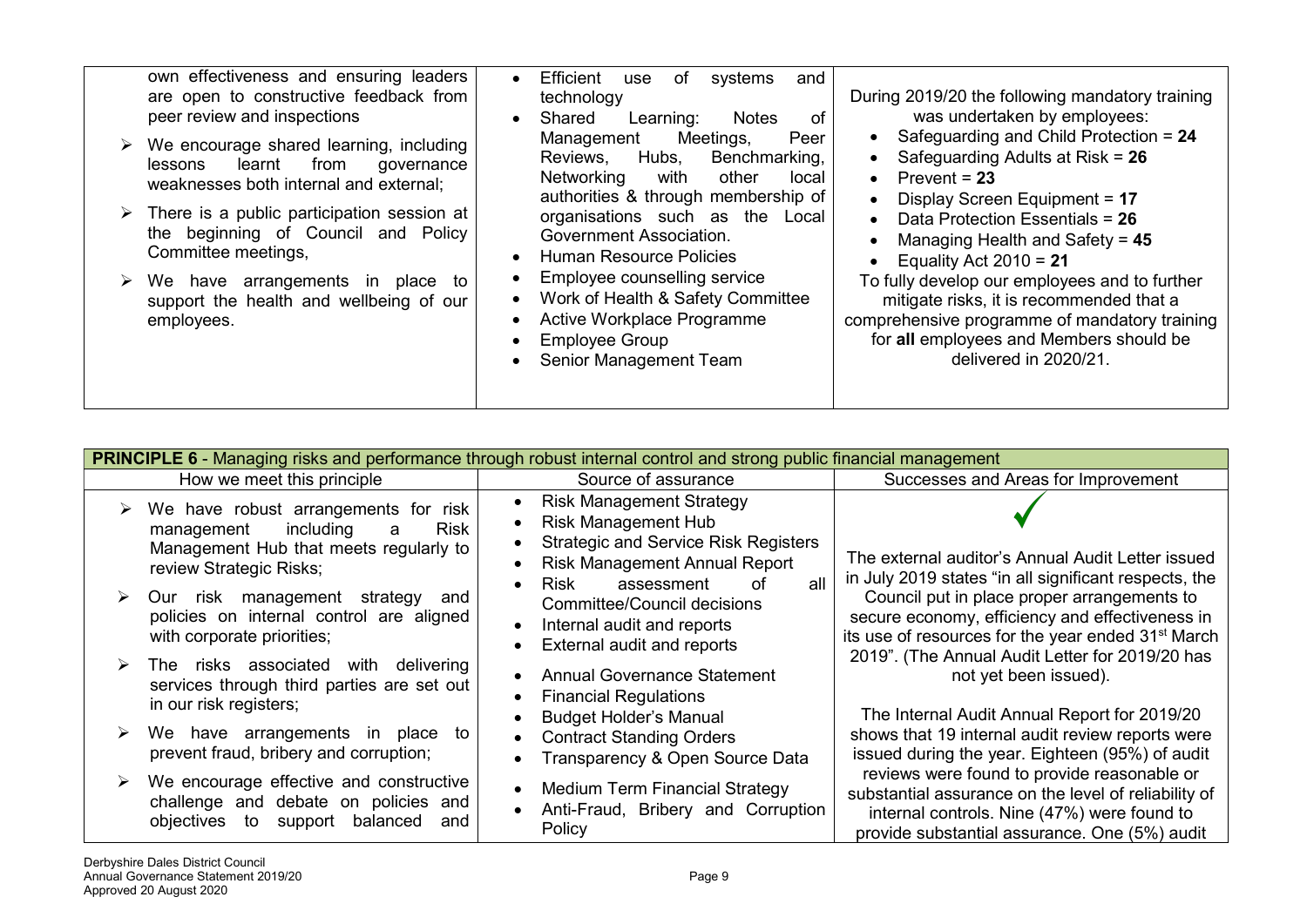#### effective decision making

- We provide members and senior management with regular reports on service plans and on progress against Key Performance Indicators;
- $\triangleright$  We report on a consistent basis between specification stages (such as budgets) and post implementation reporting (e.g. financial statements).
- $\triangleright$  The Internal Audit Consortium Manager produces an Annual Report that provides an opinion on the overall adequacy and effectiveness of the framework of governance, risk management and control;
- > The Governance and Resources Committee provides a further source of effective assurance regarding arrangements for managing risk and maintaining an effective control environment;
- > The Governance & Resources Committee monitor the implementation of recommendations from internal audit reviews.
- > The Council has an Information Governance Framework and Strategy that sets out the arrangements to ensure effective arrangements are in place for the safe collection, storage, use and sharing of data, including processes to safeguard personal data
- $\triangleright$  We review and audit the quality and accuracy of data used in decision making and performance monitoring
- Our financial management arrangements
- Treasury Management Strategy
- Regular budget reporting and income monitoring (revenue and capital)
- Regular reporting on service plans and performance against KPIs
- Benchmarking information
- Information Governance Framework & Strategy
- Designated Data Protection Officer
- Data protection policies and procedures
- Data sharing agreements
- Privacy Impact Assessments
- **•** Procedure for Data Protection Security Breaches
- Checks on access to data and systems
- ICT systems patched regularly & kept up to date

review (asset management) resulted in a conclusion of "limited assurance"; plans are in place to address the recommendations during 2020/21. This demonstrates that there are effective systems of governance, risk management and control in place.

In 2019/20 the Local Government Association Peer Review report stated that "The Council has strong financial management.



- During 2019/20 the following mandatory training was undertaken by employees: • Safeguarding and Child Protection =  $24$  Safeguarding Adults at Risk = 26
	- Prevent  $= 23$
	- Display Screen Equipment = 17
	- Data Protection Essentials GDPR = 26
	- Managing Health and Safety = 45
	- Equality Act  $2010 = 21$

To fully develop our employees and to further mitigate risks, it is recommended that a comprehensive programme of mandatory training for all employees and Members should be delivered in 2020/21.

The External Auditor's Strategy Memorandum to the Governance and Resources Committee in January 2020 identified three significant risks that will be tested during the audit of the 2019/20 accounts, due to take place in Autumn 2020:

- Management override of controls
- Property, plant and equipment valuations
	- Defined benefit liability valuation.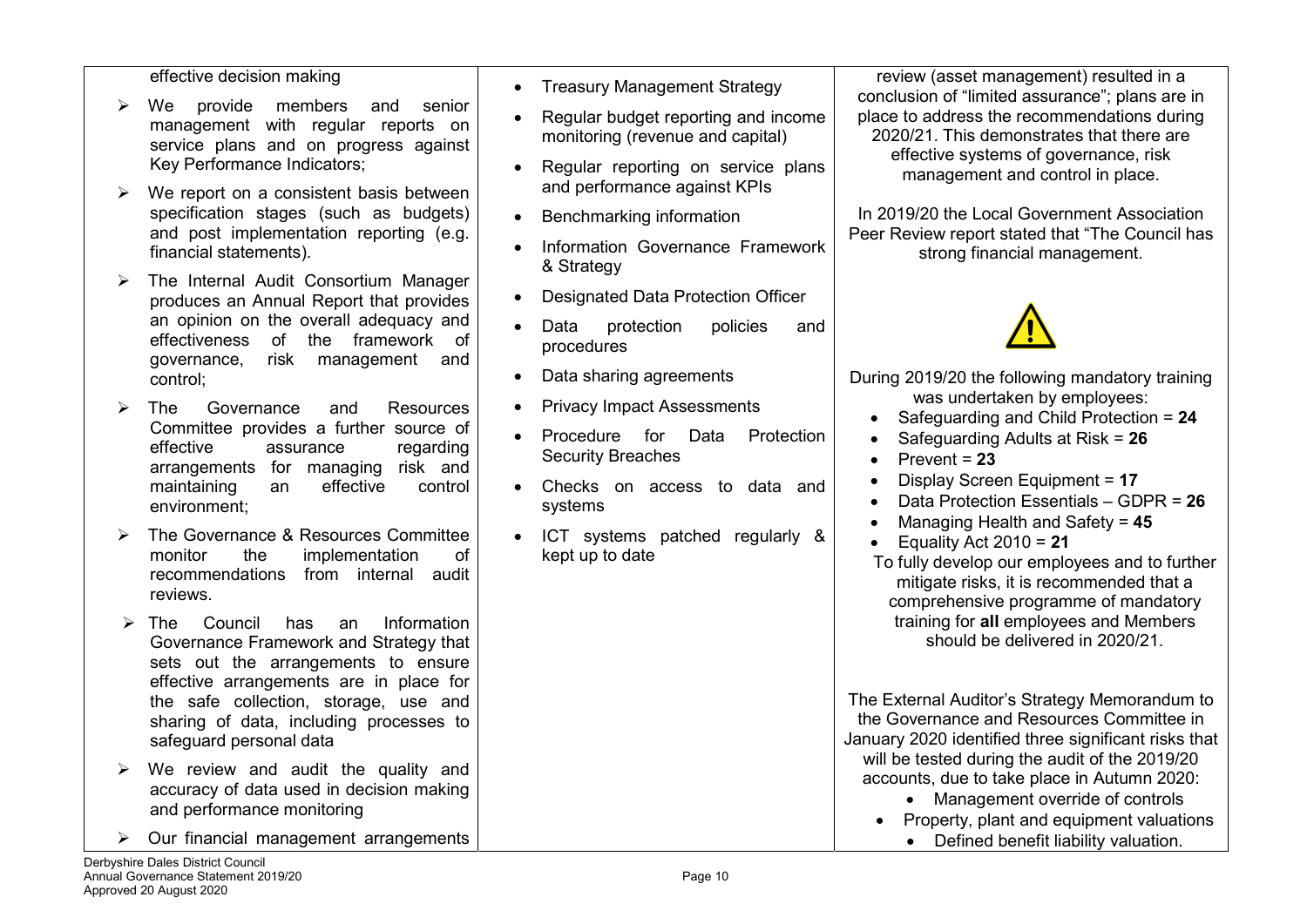support both long term achievement of outcomes and short-term financial and operational performance

 All reports to Council and policy committees include a financial risk assessment.

At the time of writing this AGS, the testing has not been completed and there is no evidence to show that controls are not effective.



The External Auditor's Strategy Memorandum to the Governance and Resources Committee in January 2020 identified one significant Value For Money (VFM) risk: "Achievement of savings and income generation targets". This relates to continual pressures on Local Government Finances and, in particular, the further savings of £0.4 million that it is anticipated will be required to address projected medium term budget shortfalls from 2020/21 onwards.

To mitigate this risk, the Council has a Medium Term Financial Strategy and Medium Term Financial Plan in place. However, the Council's Efficiency Plan needs to be updated to show how it plans to address the budget gap for future years. Significant changes in Local Government finances are due to take place over the next few years, which will culminate in a major change in the way Local Government is financed from 2021/22 onwards. It is hoped that the Local Government Finance Settlement, due in late 2020, will bring more certainty for financial planning in the medium term. Once the outcome of the Fair Funding Review, the Comprehensive Spending Review and the Local Government Finance Settlement for 2021/22 are known, the Efficiency Plan will be updated. As a further mitigation measure, the Council has reserves and balances that could be used to balance the budget for 2021/22 while an efficiency plan is developed to ensure that subsequent budgets are financially sustainable over the medium term.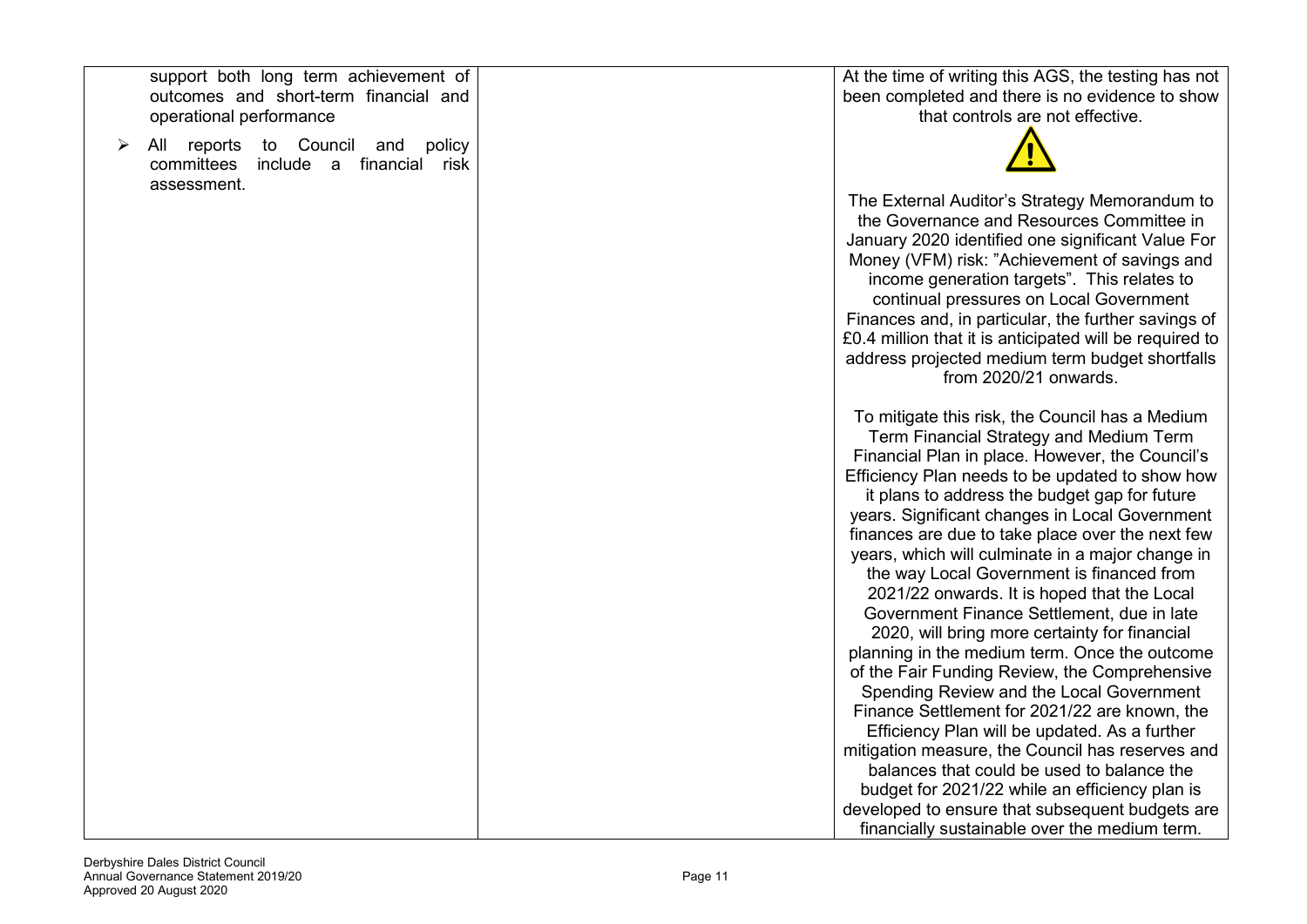|        |                                                                                                                                                                                                                                            | <b>PRINCIPLE 7</b> - Implementing good practices in transparency, reporting and audit to deliver effective accountability                                                                                                                            |                                                                                                                                                                                                                                                                                                            |
|--------|--------------------------------------------------------------------------------------------------------------------------------------------------------------------------------------------------------------------------------------------|------------------------------------------------------------------------------------------------------------------------------------------------------------------------------------------------------------------------------------------------------|------------------------------------------------------------------------------------------------------------------------------------------------------------------------------------------------------------------------------------------------------------------------------------------------------------|
|        | How we meet this principle                                                                                                                                                                                                                 | Source of assurance                                                                                                                                                                                                                                  | Successes and Areas for Improvement                                                                                                                                                                                                                                                                        |
| ➤      | Our reports are written in a style avoids<br>jargon and can be understood by the<br>public;                                                                                                                                                | Annual report on Service plans and<br>$\bullet$<br>performance management<br>Annual<br>review<br>Corporate<br>of<br>$\bullet$                                                                                                                        |                                                                                                                                                                                                                                                                                                            |
| ➤      | Our reports and minutes of meetings are<br>available on our website;                                                                                                                                                                       | Governance framework<br><b>Annual Governance Statement</b>                                                                                                                                                                                           | We report to Members regularly on performance<br>against targets.                                                                                                                                                                                                                                          |
| ➤      | We prepare an Annual Governance<br>Statement that reports on compliance<br>against our corporate governance<br>framework;                                                                                                                  | Review of actions recommended by<br>internal audit service<br><b>Statement of Accounts</b><br>Audit Strategy Memorandum and                                                                                                                          | In 2019/20 19 internal audit reports were issued<br>containing a total of 45 recommendations by<br>internal audit. Of these recommendations 3 (7%)                                                                                                                                                         |
| ➤      | Our financial statements are prepared on<br>a consistent and timely basis and the<br>statements allow for comparison with<br>other, similar organisations                                                                                  | Annual Audit Letter from External<br>Auditor<br>Anti-fraud, bribery and corruption                                                                                                                                                                   | were high priority, 23 (51%) medium priority and<br>19 (42%) low priority; plans are in place for the<br>outstanding recommendations to be implemented<br>in 2020/21. A report will be brought to members                                                                                                  |
| ➤<br>➤ | The Governance & Resources Committee<br>undertakes the core functions of an audit<br>committee and ensures that<br>recommendations for corrective action<br>made by external audit are acted upon<br>We have an effective internal audit   | policy and reporting<br>Data Protection Officer in place<br>$\bullet$<br>Compliance with CIPFA's Statement<br>on the Role of the Head of Internal<br>Audit<br>Compliance<br>with<br>Public<br>Sector<br>$\bullet$<br><b>Internal Audit Standards</b> | in September 2020 that will detail all outstanding<br>recommendations along with any manager's<br>comments. Significant governance issues raised<br>during the audit reviews are disclosed elsewhere<br>in this annual governance statement.                                                               |
| ➤      | service where the Internal Audit<br>Consortium Manager has direct access to<br>members to provide assurance with<br>regard to governance arrangements and<br>that recommendations are acted upon<br>We welcome peer challenge, reviews and | Minutes of meetings from Partnership<br>$\bullet$<br>Board Meetings and Operational<br>Review Meetings.<br>Complaints<br>Annual<br>Report<br>to<br>Governance & Resources Committee                                                                  | The Local Government Association Peer<br>Challenge team made several recommendations<br>to address a series of challenges, including:<br>• Developing a strong narrative and vision for<br>the area;                                                                                                       |
|        | inspections from regulatory bodies                                                                                                                                                                                                         |                                                                                                                                                                                                                                                      | • Improvements to the Corporate Plan;                                                                                                                                                                                                                                                                      |
| ➤      | We have clear governance arrangements<br>in place for partnership arrangements                                                                                                                                                             |                                                                                                                                                                                                                                                      | • Ensuring that the approach to<br>commercialisation is realistic;<br>• Consideration of the Council's skills base<br>and investment capability;<br>• Engaging with strategic and local<br>organisations to build trust and community<br>capacity to advocate for and deliver on<br>important initiatives. |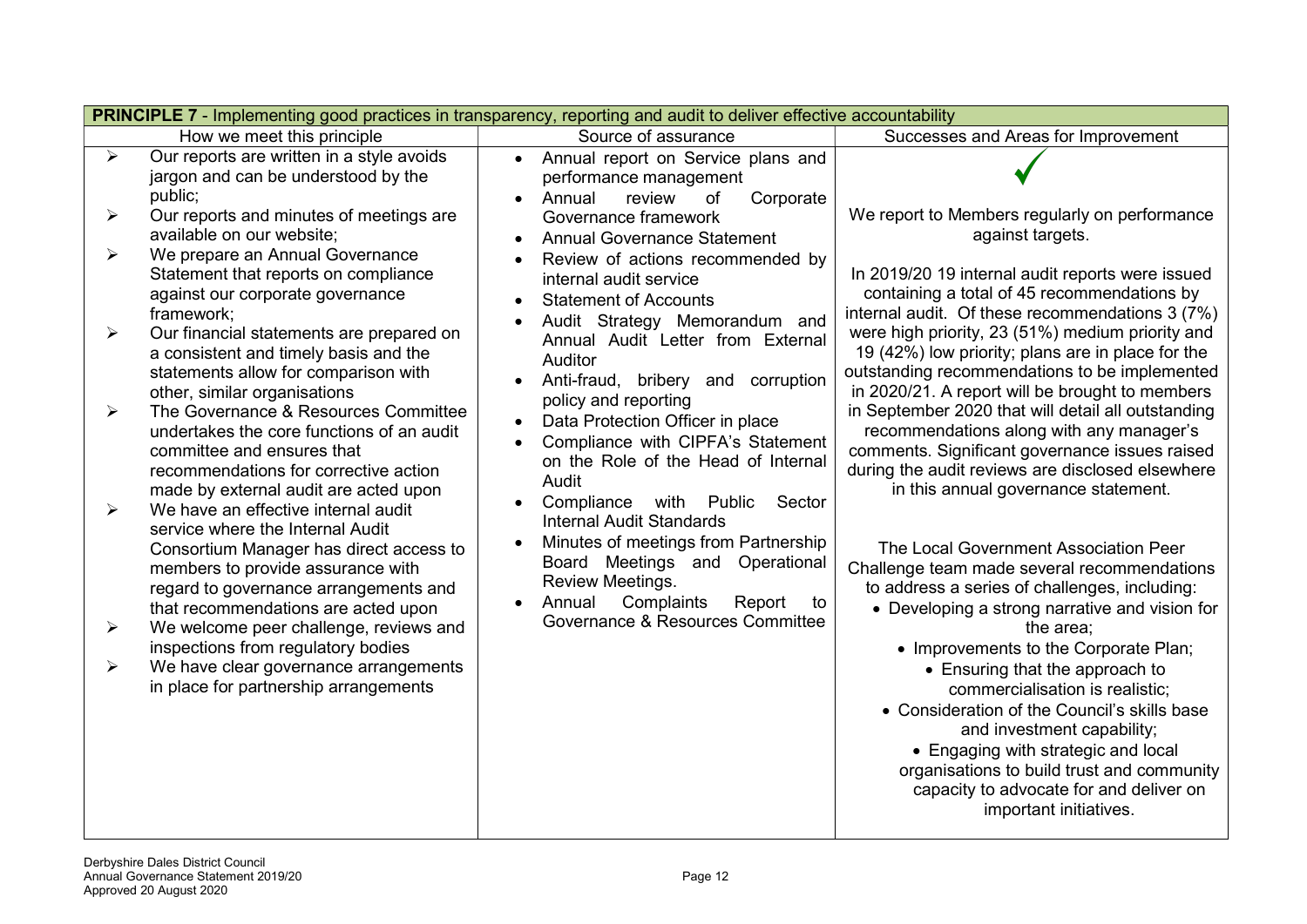| In July 2020 the Council approved an Action Plan<br>to address these issues. While the<br>implementation of these actions will strengthen to<br>Council, they are not seen as significant<br>governance issues. |  |
|-----------------------------------------------------------------------------------------------------------------------------------------------------------------------------------------------------------------|--|
|                                                                                                                                                                                                                 |  |
| An internal audit report has identified<br>opportunities to strengthen our arrangements for<br>asset management (see action plan).                                                                              |  |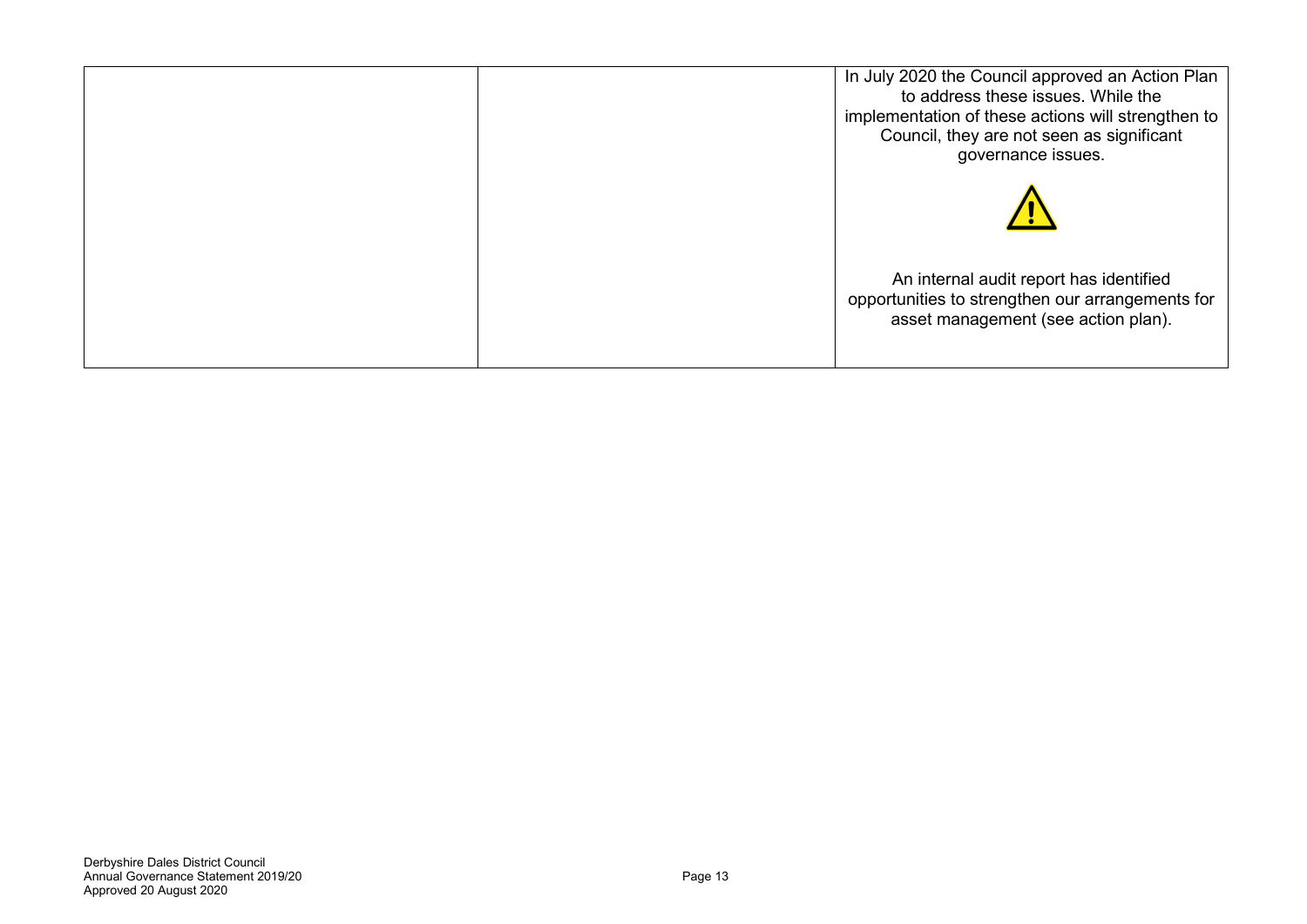# 4. How the Council works

#### The Council

The Council is composed of 39 councillors elected every four years. Elections were last held in May 2019. Councillors are democratically accountable to residents of their ward. The overriding duty of councillors is to the whole community, but they have a special duty to their constituents, including those who did not vote for them.

Councillors are required to follow the Council's Code of Conduct to ensure high standards in the way they undertake their duties. The Council's Monitoring Officer trains and advises them on the Code.

All Councillors meet together as the Council. Meetings of the Council are normally open to the public. Here Councillors decide the Council's overall policies and set the budget each year. The Council holds the policy committees to account, and is itself a policy development body. There is an opportunity at Council meetings for members of the public to participate by putting their questions to Councillors. The Civic Chairman of the District of Derbyshire Dales reports to each meeting and the Leader of the Council has an opportunity to address the Council meeting on issues concerning the District of Derbyshire Dales at Council and his attendance at meetings with significant partners.

#### The Council's Constitution

Derbyshire Dales District Council has adopted a Constitution which sets out how the Council operates, how decisions are made and the procedures which are followed to ensure that these are efficient, transparent and accountable to local people. Some of these processes are required by law, while others are a matter for the Council to choose.

The Constitution is divided into 13 articles, which set out the basic rules governing the Council's business. More detailed procedures and codes of practice are provided in separate rules and protocols within the Constitution.

The Monitoring Officer is responsible for carrying out a review of the Council's Constitution to ensure that it is up to date and relevant to the organisation's needs. The Council reviews the Constitution at its Annual Meeting, with informal commentary from the leaders of all political groups.

#### How decisions are made

Most day-to-day decisions are made by policy committees. The Council has 2 policy committees called 'Governance and Resources' and 'Community and Environment'. Committees also carry out a number of regulatory functions, including dealing with planning applications, licensing and most other regulatory business.

Meetings of the Council's policy and other committees are open to the public except where personal or confidential matters are being disclosed.

In addition, senior officers of the Council make decisions under delegated authority. The level of delegation is recorded in the Council's Constitution.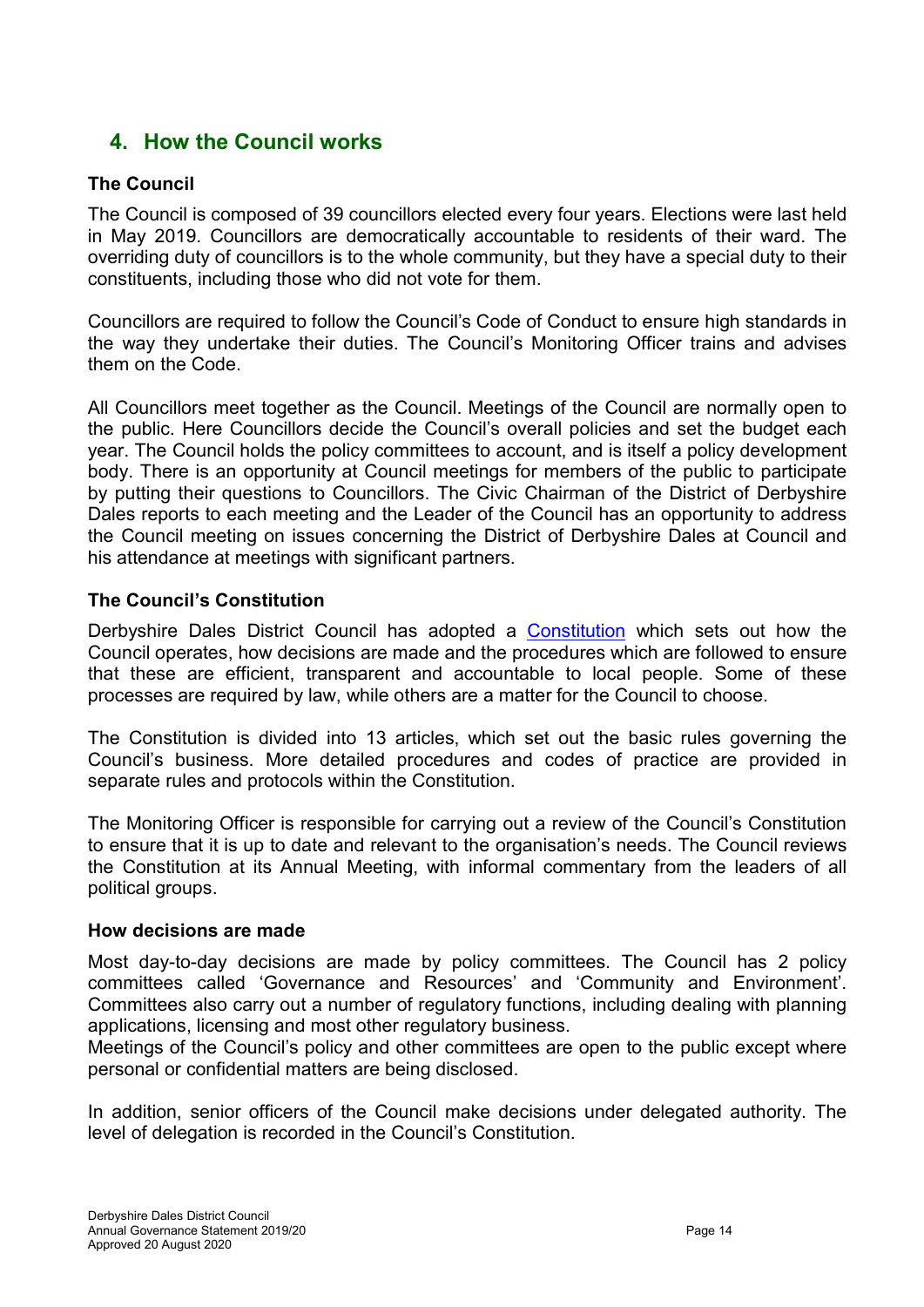#### The role of the Governance and Resources Committee

The Governance and Resources Committee takes the statutory role of an "Audit Committee" and provides independent review, challenge and assurance of the adequacy of the risk management framework and the associated control environment. Its main functions include:

- To approve and review the Council's Code of Corporate Governance and other supporting material;
- To approve the Annual Governance Statement and the Annual Statement of Accounts;
- To consider the reports from the External Auditors, Local Government Ombudsman and other regulators / inspectors;
- To approve and review the internal audit plan, consider major findings or internal audit investigations and management's response, and promote co-ordination between the internal and external auditors;
- To keep under review the effectiveness of internal control systems, to receive the External Audit Management Letter on behalf of the Council and any representations and refer any issues requiring attention to the relevant committee and/or officer.
- To consider the appointment of the external auditor, the audit fee, the provision of any non-audit services by the external auditor and any questions of resignation or dismissal of the external auditor;

 To approve the Council's Risk Management Policy and Strategy and consider the annual monitoring report as part of considering the effectiveness of Risk Management, including the risks of bribery, fraud and Corruption.

#### Area Community Forums

In order to give local people a greater say in Council affairs, we have an Annual Community Forum. This is intended to act as a focus point for mutual communication and consultation between the local community, stakeholders and Councillors from all local councils in their area. During 2019/20 our annual community forum was held at Bakewell Agricultural Business Centre in January 2020.

#### The council's employees

The Council has people working for it to give advice, implement decisions and manage the day to day delivery of its services. Some employees have a specific duty to ensure that the Council acts within the law and uses its resources wisely. A Protocol governs the relationships between employees and members of the Council. Employees are required to follow the Council's Employee Code of Conduct to ensure high standards in the way they undertake their duties. The Council's Monitoring Officer provides guidance and advice on the Code.

#### Whistleblowing

People working for the Council are often the first to realise that there may be something wrong within the Council. However, they may feel unable to express their concerns for various reasons, including the fear of victimisation. The Council has a Confidential Reporting (Whistleblowing) Policy that advises staff and others who work for the Council how to raise concerns about activities in the workplace.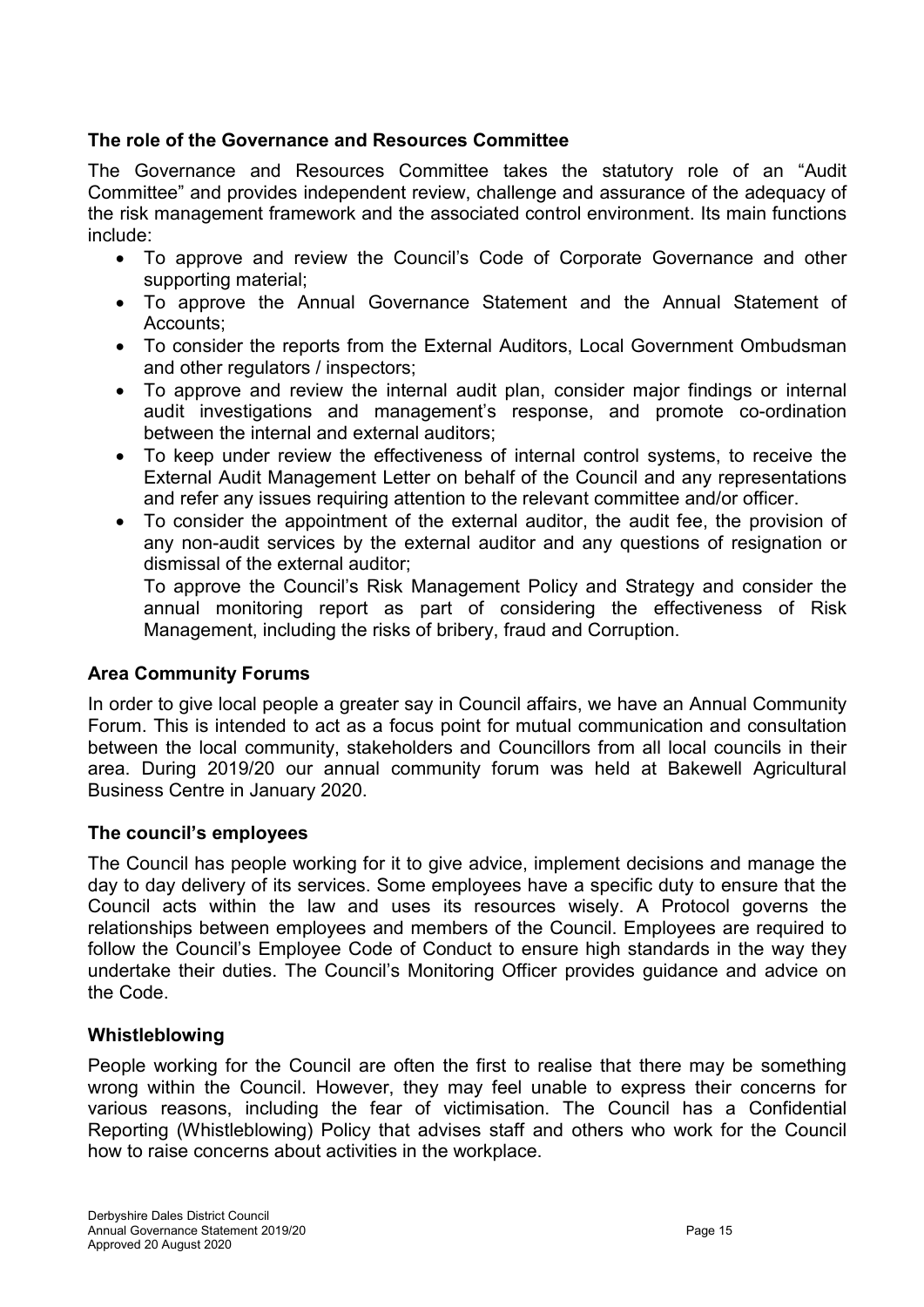#### Citizens' Rights

Citizens have a number of rights in their dealings with the Council. These are set out in the **Constitution** 

#### The Corporate Plan

The Corporate Plan sets out the Council's priorities, aims, vision and values. The current Corporate Plan was agreed by Council in March 2020 for a 4 year period up to the period following the next Council elections. Annual corporate plan targets are set in March each year and progress is reviewed in March and November each year. The Corporate Plan is based on extensive consultation with residents, councillors and employees.

#### Managing Key Risks

All Councillors and Managers are responsible for ensuring that risks are considered in the decisions they take. The Council has a Risk Management Policy and Strategy that is reviewed every two years. It is the Council's policy to proactively identify, understand and manage the risks inherent in our services and associated within our plans and strategies, so as to encourage responsible, informed risk taking.

#### Monitoring Officer

The Director of Corporate and Customer Services is the Council's appointed Monitoring Officer. The Monitoring Officer is responsible for the legal governance arrangements for the Council and reviews the Constitution; oversees the ethical framework, and has a personal duty to report to the Council any breaches in the rule of law.

#### Chief Financial Officer

The Director of Resources is the Council's appointed Chief Financial Officer and Section 151 Officer. This is a statutory post, responsible for delivering and overseeing the financial management of the council. The Chief Financial Officer is responsible for financial management at the Council. The role of Chief Financial Officer conforms with the good practice requirements within the CIPFA statement on "The Role of the Chief Financial Officer in Local Government". The Council's Chief Financial Officer is a full member of the Corporate Leadership Team and is supported by appropriately qualified and experienced staff.

The Director of Resources has taken a key role in reviewing corporate governance and in preparing this Annual Governance Statement. She is satisfied with the arrangements currently in place for financial management. Overall the control framework is operating effectively and no matters of significance have been omitted from this statement.

#### Managing Finances

Internal financial control is based on a framework of management information that includes the Financial Regulations, Contract Standing Orders, our accounting procedures and key financial systems. These include established budget planning procedures and quarterly budget reports to Council or Governance and Resources Committee. The Corporate Leadership Team monitor key income streams on a monthly frequency.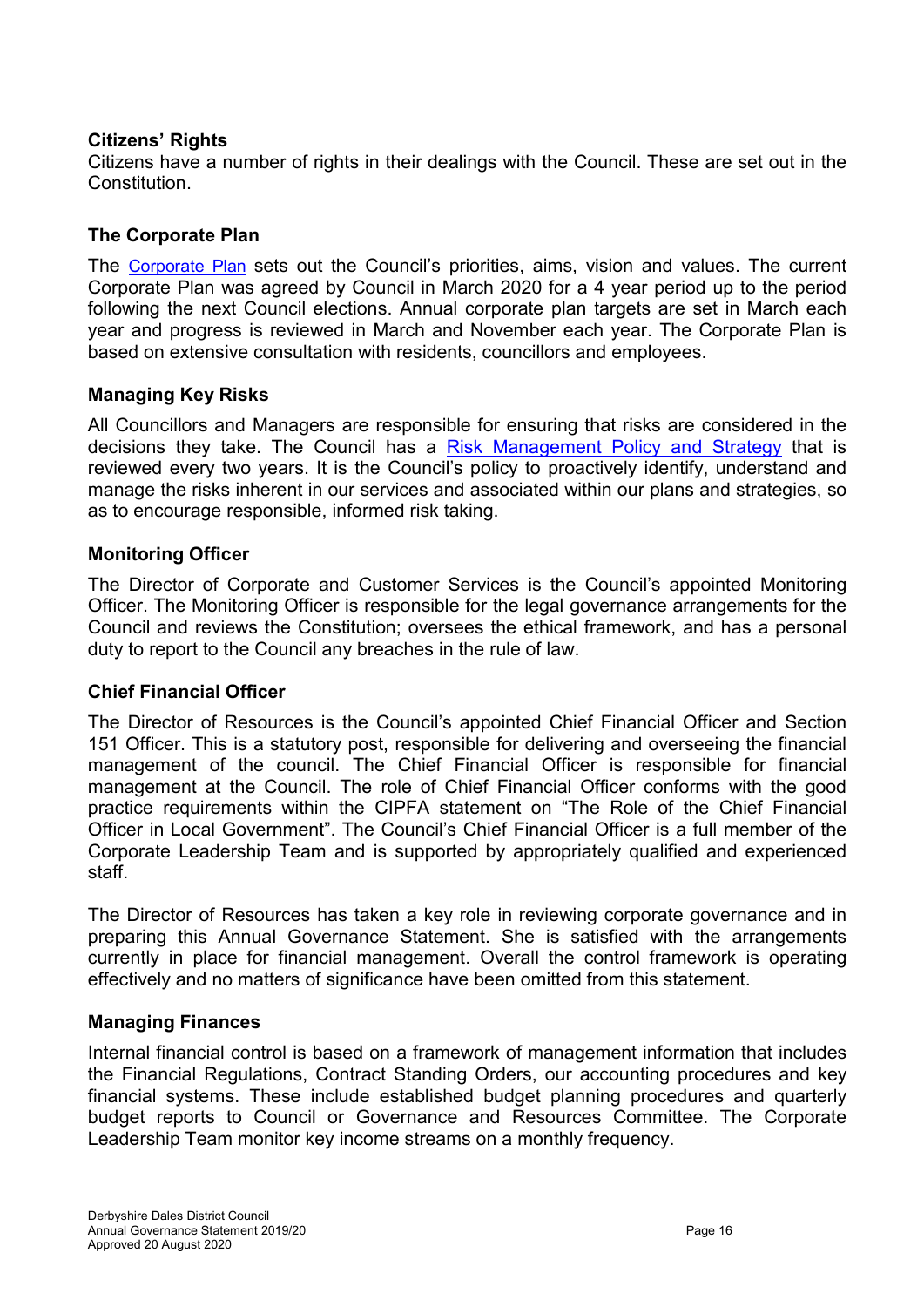The Council has a Medium Term Financial Strategy that shows the overall direction of the Council's finances over the next five years. This includes a Medium Term Financial Plan which indicates that a budget gap will arise over the next few years due to the expected reduction in government funding. The Council has set a Corporate Savings target to close the budget gap. The Council has a good track record of delivering savings. However, we face a challenge in producing a sustainable budget over the medium term in the face of further potential reductions in government funding. The Council's Efficiency Plan needs to be updated to show how the Council plans to address the budget gap for future years (this will be done when the outcome of the Local Government Finance Settlement for 2021/22 and the Fair Funding Review are known). The Corporate Leadership Team monitors performance against the annual budget, capital programme, medium term financial plan and efficiency plan.

There is a good system of budgetary control in place, which is enforced by the Corporate Leadership Team. Budget holders are identified for each revenue service or capital project. Training and guidance is provided by the Financial Services Team.

Capital projects are only put forward for Committee approval after the Corporate Leadership Team has approved a business case, which ensures projects support the Council's priorities and that they are fully resourced and planned before spending can commence.

#### Internal Audit

The Council receives substantial assurance from Internal Audit work who (through an agreed programme of testing – the Internal Audit Plan) review the adequacy of the controls and governance that operate throughout all areas of the Council.

Management of Internal Audit is provided by the Bolsover, Chesterfield and North East Derbyshire District Councils' Internal Audit Consortium.

The Internal Audit Service has been managed and delivered in accordance with Public Sector Internal Audit Standards (PSIAS). The Governance and Resources Committee approved an Internal Audit Charter in 2018, which is due for review every two years. The Charter sets out the role of internal audit and its responsibilities and clarifies its independence.

An external review of Internal Audit was undertaken during 2016/17. The independent report concludes that the Internal Audit Section complies with the expectations of the Public Sector Internal Audit Standards. This means that Members can have confidence in the service provided by internal audit.

The Internal Audit Consortium Manager prepares an Annual Report for the Governance and Resources Committee. The Annual Report includes an opinion on the adequacy and effectiveness of the Council's control environment. For 2019/20, it is considered by the Internal Audit Consortium Manager that "reasonable assurance can be provided on the overall adequacy and effectiveness of the council's framework for governance, risk management and control for the year ended 2019/20". However, during 2019/20 one "limited assurance" report was issued (relating to asset management) and [in 2020/21 (to July 2020) no "inadequate or limited assurance" reports have been issued In these areas the governance, risk management and control arrangements were not operating effectively,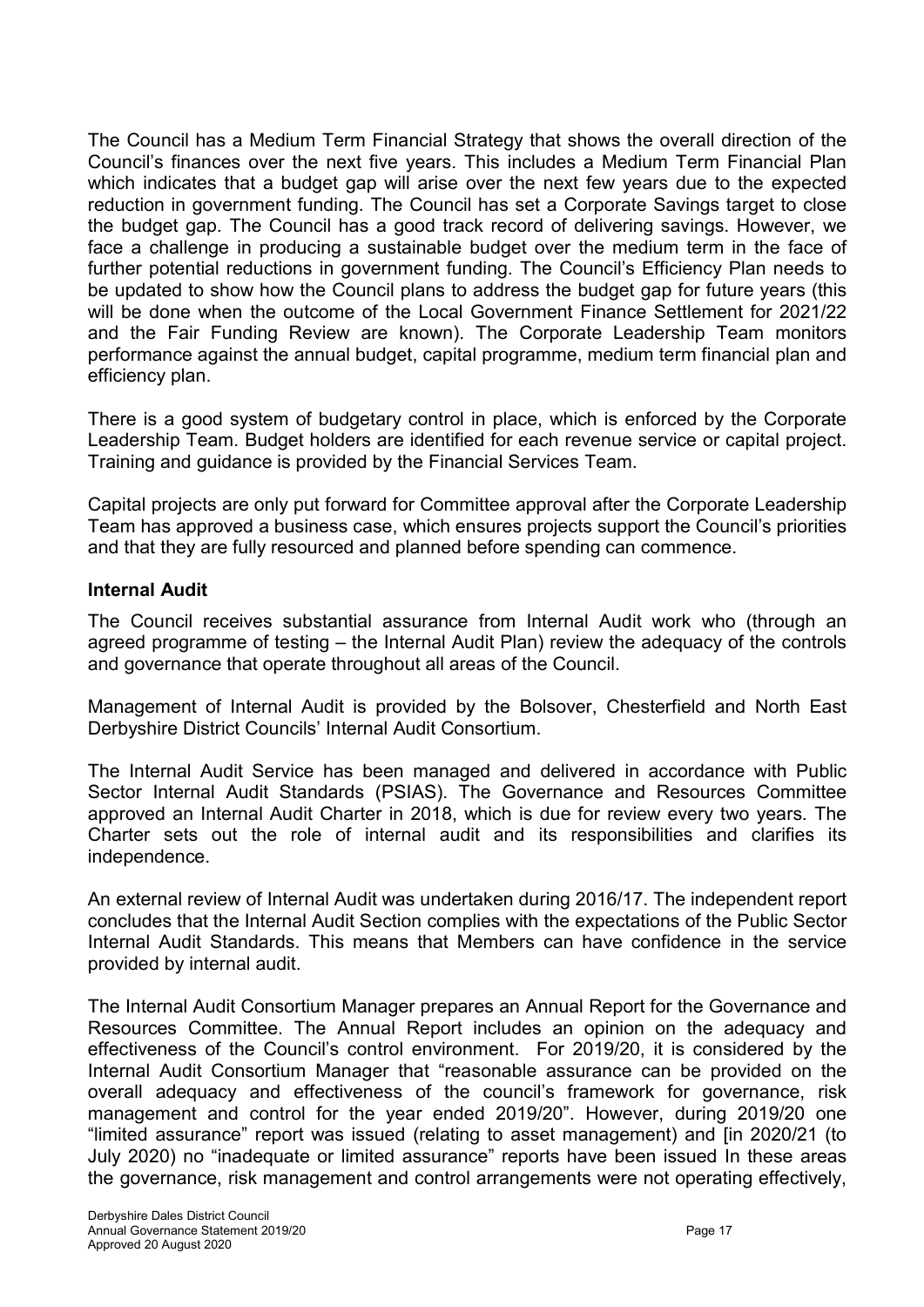some key risks were not well managed, and there was a risk that the systems objectives would not be achieved. Where weaknesses have been identified through internal audit review, management have agreed appropriate corrective actions and a timescale for improvement.

As a result of this report with limited assurance, one area (asset management arrangements) has been reported in the annual governance statement as a significant governance issue.

#### External Audit & Other Inspections

The Council's external auditor is currently Mazars LLP.

In July 2019 Mazars issued an unqualified opinion in relation to the Council's 2018/19 statutory financial statements. In the Audit Completion Report relating to the Council's financial statements for 2018/19 the External Auditor made two (medium priority) recommendations relating to internal controls for the accounting treatment of fixed assets. These recommendations were considered and implemented during the preparation of financial statements for 2019/20. In the same report in July 2019, in relation to the Council's arrangements for securing economy, efficiency and effectiveness in the use of resources, the external auditor concluded that "we are satisfied that, in all significant respects, Derbyshire Dales District Council has put in place proper arrangements to secure economy, efficiency and effectiveness in its use of resources for the year ended 31 March 2019".

Feedback from the work undertaken to date on the 2019/20 financial statements has not highlighted any issues which would lead to a different conclusion for the 2019/20 Statement of Accounts. The external auditor's initial work on the 2019/20 Value For Money risk assessment has identified one significant VFM risk: "Achievement of savings and income generation targets". This relates to continual pressures on Local Government Finances and, in particular, the further savings of £0.4 million that it is anticipated will be required to address projected medium term budget shortfalls from 2020/21 onwards.

To mitigate this risk, the Council has a Medium Term Financial Strategy and Medium Term Financial Plan in place. However, the Council's Efficiency Plan needs to be updated to show how it plans to address the budget gap for future years. Significant changes in Local Government finances are due to take place over the next few years, which will culminate in a major change in the way Local Government is financed from 2021/22 onwards. It is hoped that the Local Government Finance Settlement, due in late 2020, will bring more certainty for financial planning in the medium term. Once the outcome of the Fair Funding Review, the Comprehensive Spending Review and the Local Government Finance Settlement for 2021/22 are known, the Efficiency Plan will be updated. As a further mitigation measure, the Council has reserves and balances that could be used to balance the budget for 2021/22 while an efficiency plan is developed to ensure that subsequent budgets are financially sustainable over the medium term.

#### Local Government Association (LGA) Peer Challenge

The LGA Corporate Peer Challenge review was undertaken 22nd – 24th October 2019 and the final feedback report was received and circulated to all Members on 21st January 2020.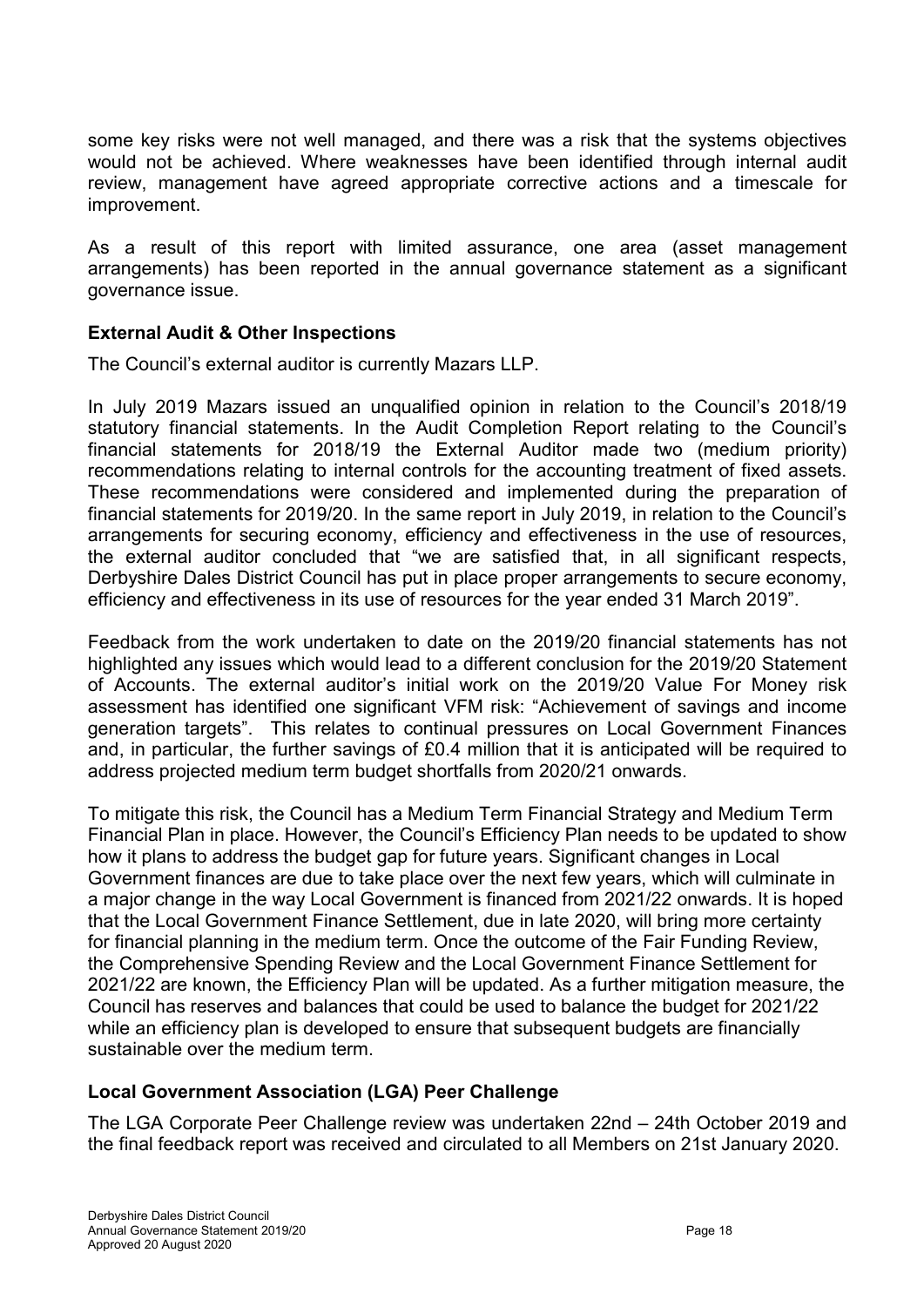The Local Government Association Peer Challenge team made several recommendations to address a series of challenges, including:

- Developing a strong narrative and vision for the area;
- Improvements to the Corporate Plan;
- **Ensuring that the approach to commercialisation is realistic:**
- Consideration of the Council's skills base and investment capability;
- Engaging with strategic and local organisations to build trust and community capacity to advocate for and deliver on important initiatives.

In July 2020 the Council approved an Action Plan, to address these issues, with a timescale for implementation. While the implementation of these actions will strengthen the Council, they are not seen as significant governance issues.

### 5. An assessment of the impact of the coronavirus pandemic on governance in 2019/20 and 2020/21.

Coronavirus was categorised as a pandemic by the World Health Organisation on 11 March 2020. The Council's Business Continuity Plan (BCP) was already in place at this time. An assessment of priority services was undertaken to ensure they could be provided in anticipation of the Government's possible response to the pandemic. Changes were put in place to ensure that these services could still be delivered. Priority services identified in the BCP included but were not limited to:

- Payments especially of benefits, supplier invoices and payroll;
- Treasury management and cash flow;
- Waste collection (prioritising residual and food waste collections)
- Homelessness
- Customer Services and Communications.

As a Council we focussed on delivering essential services to residents and businesses, largely through key employees having the ability to work from home and maintaining a presence at Matlock Town Hall for priority functions that could not be delivered from home (e.g. dealing with incoming mail, the telephone switchboard and enquiries where paperbased files were required). It should be recognised that working from home can be more difficult than working from the office for such as accessing the network and files, communicating with team members, holding meetings virtually rather than face to face etc.

#### Impact on "business as usual" in delivering services

From 23 March, the majority of office-based key employees worked from home (for around 40 non-key employees there was a delay of around 3 weeks for laptops to be delivered to enable home working). Those services temporarily designated non-essential services were suspended to protect staff and to help provide essential services. Matlock Town Hall was closed to members of the public, as were leisure centres and public toilets. Inspection visits, e.g. food safety inspections, pollution control inspections, licensing inspections etc, were suspended and extended delegation arrangements were introduced, particularly in relation to planning decision making.

Out of the 64 Clean and Green staff available during normal operations, there was only a maximum of 25 at one time following the announcement of the lockdown and the safety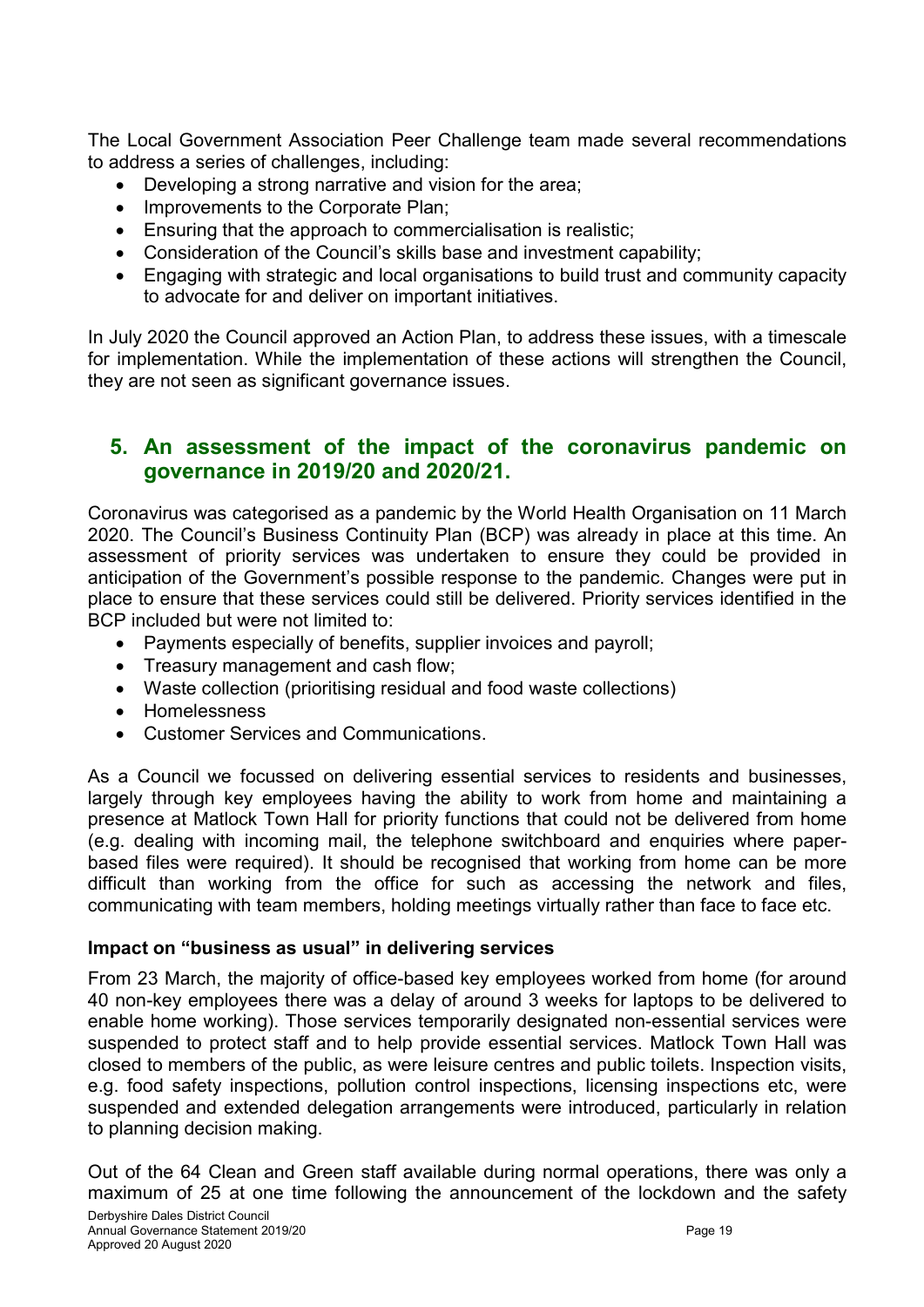measures implemented to protect vulnerable groups. It took almost 3 months for the team to return to full capacity and this was achieved with a phased approach, followed by individual and work place risk assessments. The impact of this severely affected the work programme, delaying many areas of work. Essential safety work, such as visibility splays and the emptying of litter bins, continued, whilst additional work relating to the recovery, such as the cleaning and sanitising of car park pay and display machines and the delivery of food parcels was added.

An agreement was made with our refuse collection contractor to prioritise residual and food waste collections. To ensure cover for sickness and self-isolation, the collection of bulky, recycling and garden waste was suspended for 3 months, weekly food waste collections operated on a reduced service for 4 months and the dry recycling service was disrupted for almost 2 months.

Communication bulletins for members, employees, residents and businesses were provided through the Council's website and other communications channels, including social media.

All Council and Committee meetings were temporarily suspended until a Council meeting on 12 May agreed to suspend normal business through the Committee system and established the Emergency Committee to deal with urgent decision making during the Covid-19 pandemic. In the early weeks of the lockdown, urgent decisions were taken by the Corporate Leadership Team followed up by approval from the Chair and Vice Chair of the relevant Committee; these decisions were subsequently ratified at the Council meeting on 12 May. The Emergency Committee met on 3 occasions to deal with significant issues in adapting policy and procedures as necessary during these challenging times, until decision making through the full committee system (with virtual meetings for the time being) was resumed following the Annual Council Meeting on 22 July 2020.

#### New areas of activity

As well as delivering essential services, it was necessary to focus resources on the following new or increased areas of activity:

- Additional monitoring of the Business Continuity Plan and regular attendance at meetings with key partners such as the Local Resilience Forum, Strategic Command Group, Tactical Command Group, and other sub-groups;
- Preparing risk assessments to ensure that services could be provided as safely as possible, protecting employees and service users;
- Provision of temporary accommodation for homeless people;
- Payment of grants and processing rate reliefs to support local businesses;
- Providing support and enforcement to businesses affected by the lockdown;
- Working with providers of outsourced contracts to manage key services;
- Providing adequate ICT, network access and videoconferencing;
- Monitoring additional expenditure and lost income;
- Food parcel deliveries for vulnerable groups (this only ended in August);
- Delivery of new bins on behalf of Serco:
- Increased visitors number required greater response from the C&G team (number of cleans, emptying bins, etc.);
- Dealing with a significant increase in littering of parks and gardens;
- Dealing with increased fly tipping;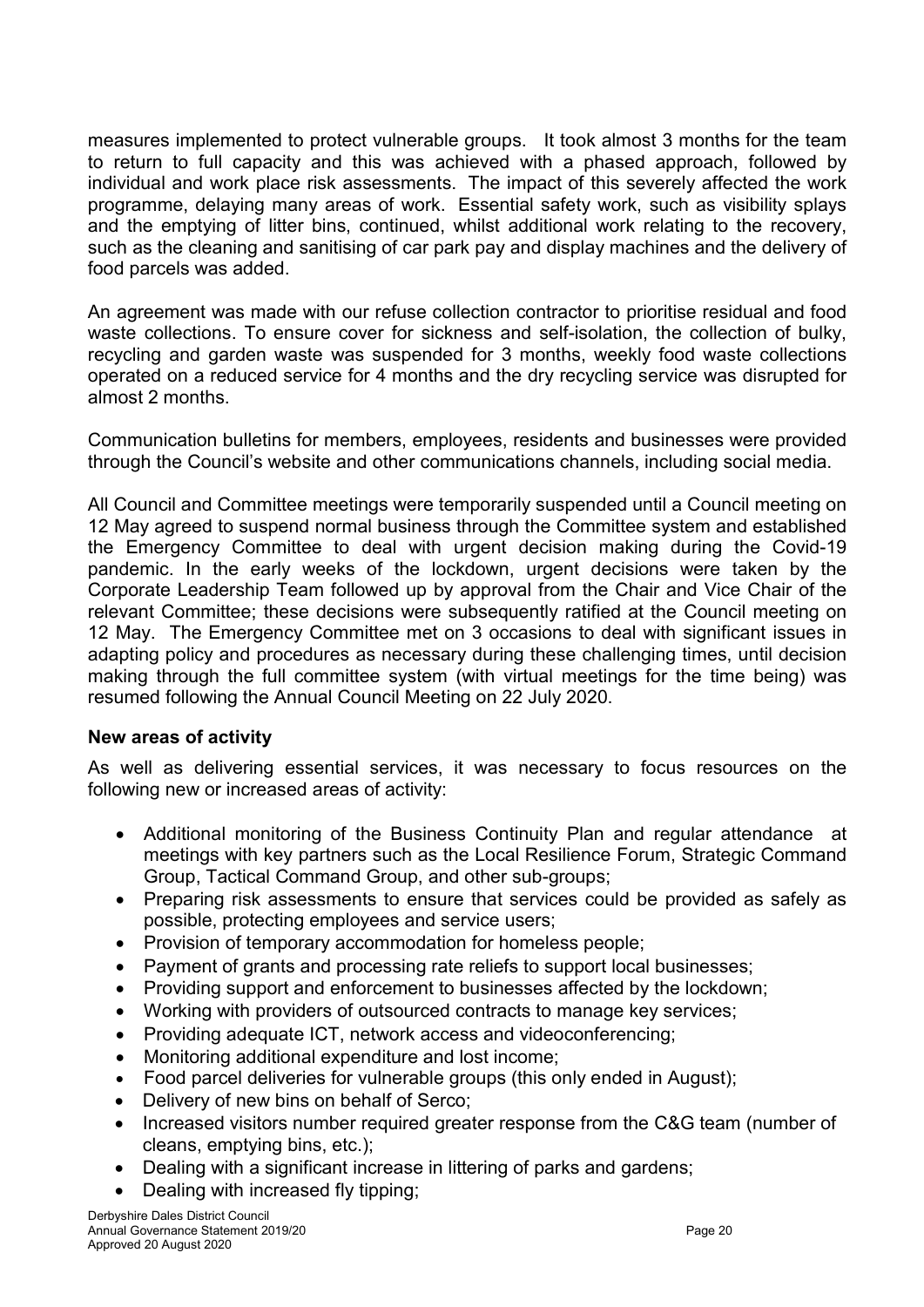- Introduction of sanitiser stations and marshalling of these for markets, etc.;
- Working with partners to Reopen High Streets Safely:
- Community contact through the Sports Development Team;
- Taking on the Business Closure powers under the Coronavirus Regulations;
- **Enforcing social distancing in the workplace;**
- Taking on the new Pavement Licensing regime;
- Dealing with changes to Planning law that have had to be incorporated into daily business.

### Impact on the Council's financial position

The government has awarded three tranches of general financial support to date, totalling £837,877. This will be used to fund additional expenditure (and possibly some lost income), mainly on the following areas:

- Support to the contractor who manages the Council's leisure centres;\*
- Support to the waste collection contractor;
- Homelessness emergency accommodation;
- ICT: Laptops, videoconferencing software, network connectivity etc.;
- Lockdown compliance and re-opening costs (Matlock Town Hall, public toilets & stall markets);
- Personal protective equipment, cleaning materials, sanitiser etc.

\*It is hoped that, in addition to the above, there will be a specific grant to assist with the financial support for leisure centres; due to uncertainty that has not been included in our financial forecasts at this time.

The Council's income from sales, fees and charges has been significantly affected by the lockdown. Forecasts for income losses for 2020/21 include:

- Car parking  $(E1.175m)$ ;
- Parks activities (£80,000)
- Planning fees (£200,000)
- Public conveniences (£54,000)
- Trade waste  $(E104,000)$
- Stall markets £73,000).

The government has recently announced a further grant to assist with 75% of income losses above a threshold. The grant receivable for this is estimated to amount to £1.125m (the grant amount has yet to be confirmed by government).

Any loss of income or additional expenditure not compensated by Central Government will have to be financed from the Council's reserves. At the current time, this is estimated to amount to around £744,000 for 2020/21. The Director of Resources is satisfied that current levels of reserves and balances will be sufficient to meet this, if necessary, but this will have an impact in the medium term (see below).

Part of the Council's response to the pandemic was to allow council tax and business rates payers whose finances were detrimentally affected by Covid-19 to defer payments to later in 2020/21. Debt recovery was suspended from April to June and resumed in July with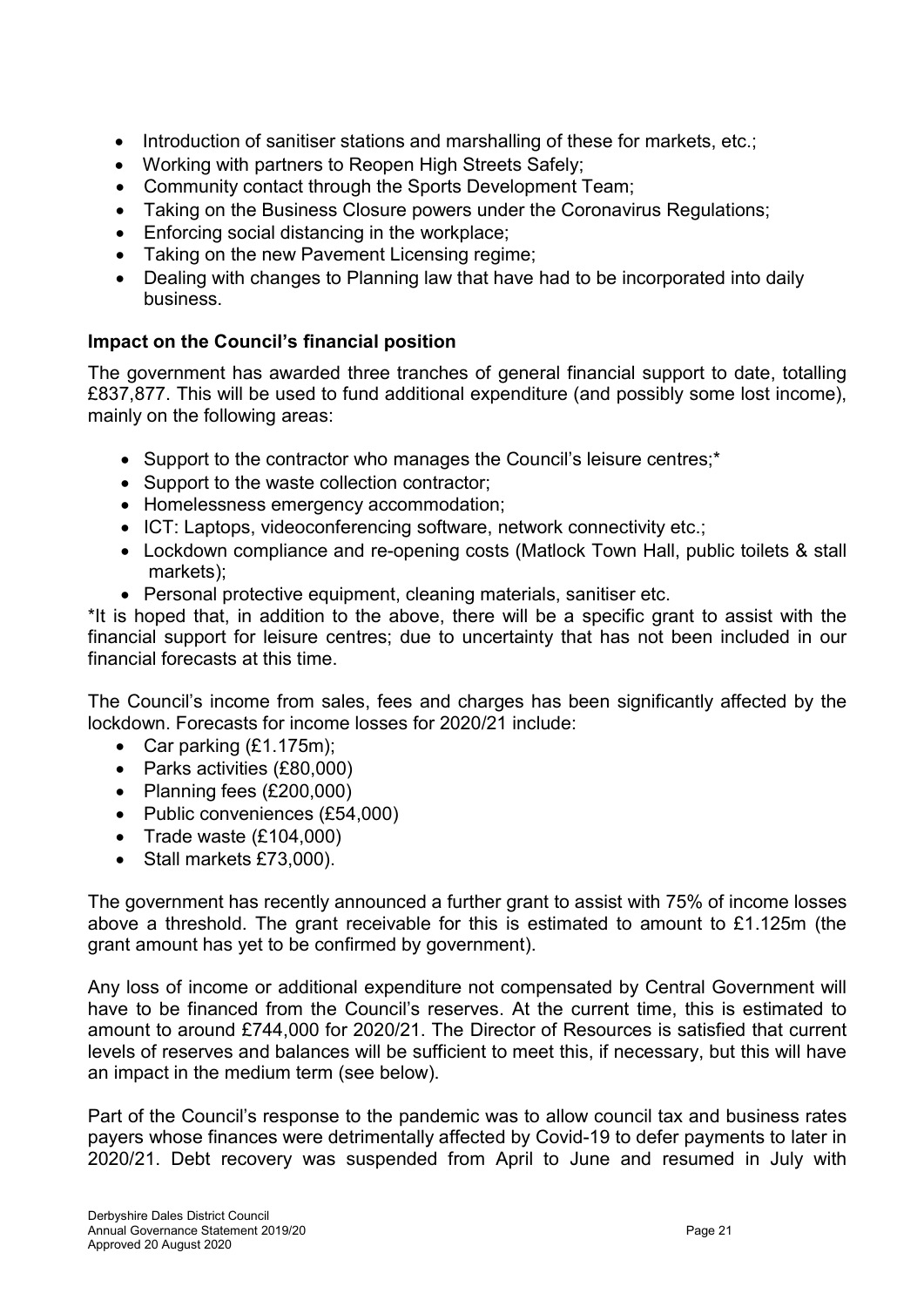reminders only; a plan is being developed to slowly increase debt recovery activities in the coming months.

Income from council tax and business rates has reduced significantly. For the four month period from April to July 2020, council tax received is £562,000 (2.3%) less than expected and business rates income is £1,043,000 (27%) less than expected. There has been an improvement in both collection rates during July. The financial impact of any shortfalls in council tax and business rates will impact when the budget is set for 2021/22 (and potentially the subsequent two financial years, subject to a change in the regulations to allow the impact to be spread).

To aid the Council's cash flow, the government paid the Council the following amounts:

- Business support grants £36,296,000
- Council tax hardship fund £338,264
- Business rates relief S31 grant paid early £1,969,915.

In addition the government deferred the payment of its share of business rates from the Council for 3 months. The cash flow position is being closely monitored and is not expected to be problematic in the next few months.

#### Assessment of the longer term impact

#### Areas to consider:

- If the Council is not fully compensated for additional expenditure and lost income, it will have the finance the shortfall from reserves, which would require a top up of reserves in future years to remain financially sustainable over the medium term and it might delay improvement plans or capital projects if reserves are no longer available to finance them;
- Levels of income and arrears will have to be closely monitored for some time. It is difficult to say how long it will take the economy to fully recover, or if that is even possible. ongoing changes to businesses;
- The allocation of the Council Tax Hardship Fund (report to Council 27 August 2020);
- Two internal audit reviews that were scheduled for completion in 2019/20 were not finalised due to the impact of Covid-19 and work on these and the audit plan for 2020/21 has been delayed due to resources being diverted to assurance checks for business support grants.

#### Plans for recovery

The impact of Covid19 on the Public Sector could not have been expected, and there is no previous experience of this type of virus or of the economic impact that it would have. The current and future economic situation is uncertain and extremely serious. It is hoped that this is a one off event, but this cannot be guaranteed and further highlights the necessity to maintain a comprehensive Business Continuity Plan and an adequate level of Reserves, including the General Reserve to protect the Council against exceptional events. Due to robust Leadership and sound financial management the financial situation at Derbyshire Dales District Council is secure in the immediate aftermath of the first wave, whilst some other Councils are currently in very challenging financial positions. The need to plan long term and to hold sufficient levels of reserves is reinforced in order to be able to deliver our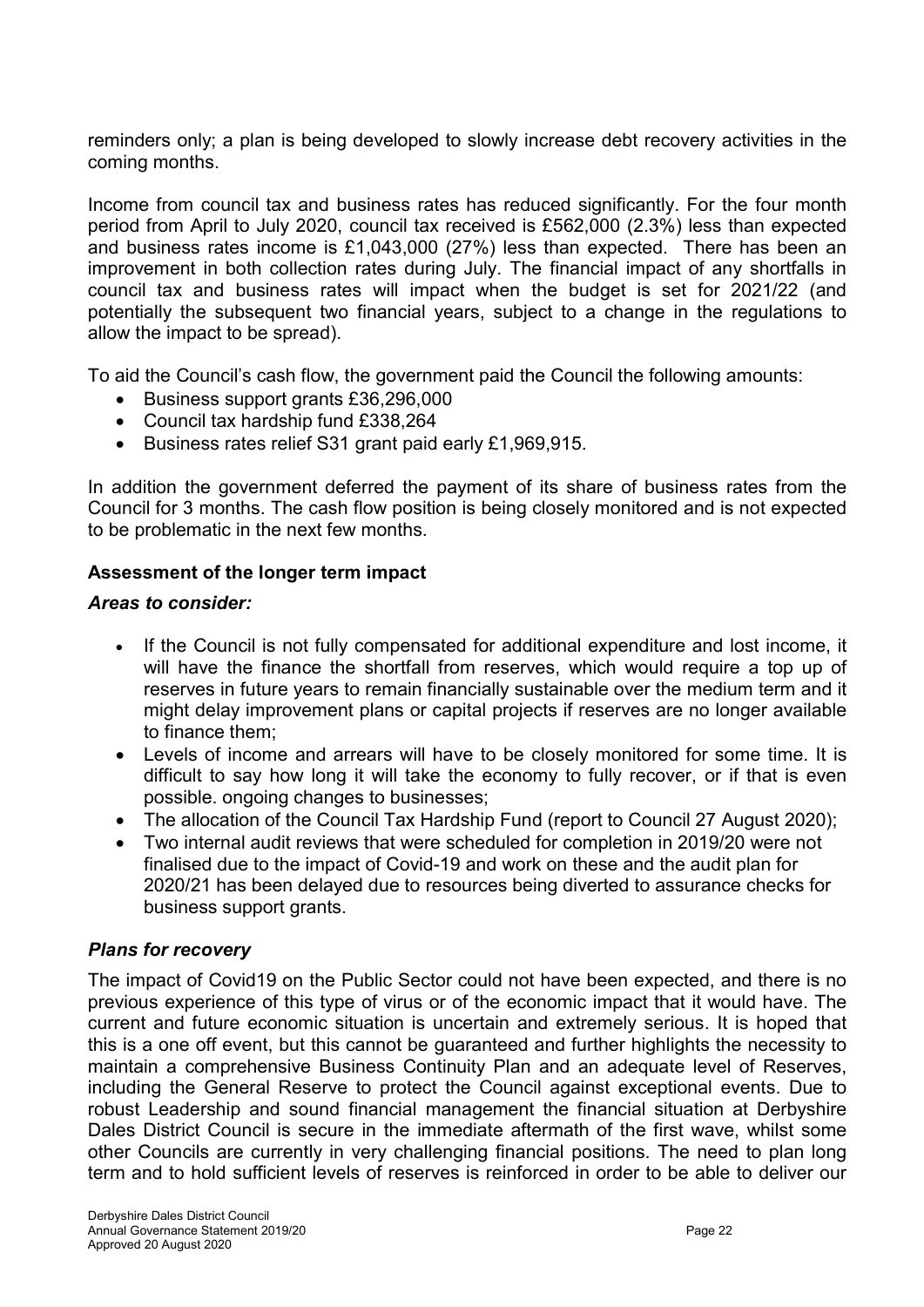key services, support our residents and businesses now and in the future, and continue to provide value for money in all that we do.

The Corporate Leadership Team is developing a recovery plan, which will address the following areas:

- Risk assessments to ensure the safety of our employees, members, contractors and service users;
- Communications and engagement with stakeholders (members, employees, suppliers, residents, customers, businesses, town and parish councils and others);
- Continue to monitor the financial impact and the adequacy of reserves to address financial sustainability;
- Continue to help businesses and high streets to re-open safely;
- A review of priority areas for 2020/21 and 2021/22 in the light of officer capacity and financial resources;
- A review of the Business Continuity and Emergency Plans to reflect lessons learned.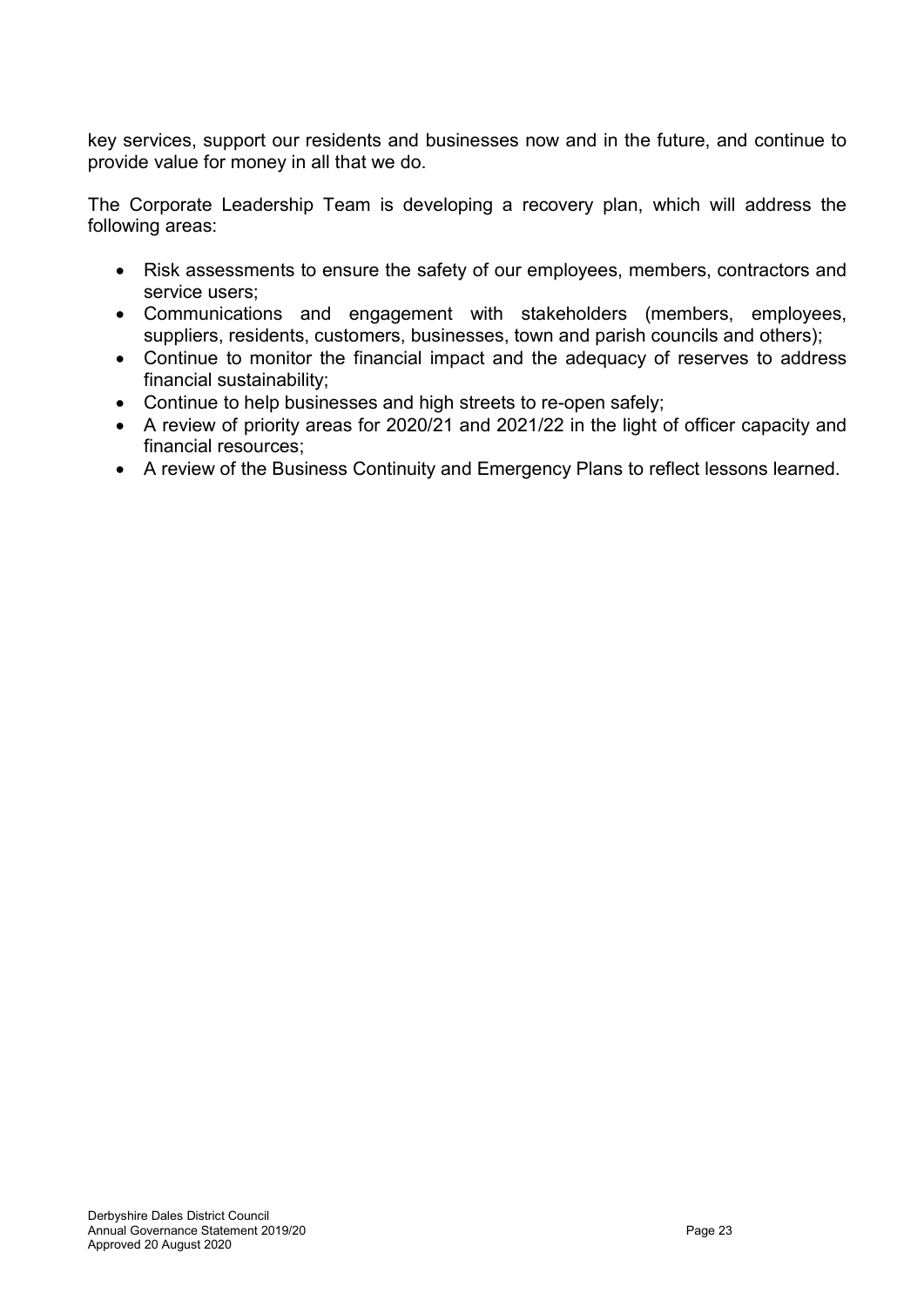# 6. Significant governance issues and action plan

#### a) Update on issues raised in last year's (2018/19) Annual Governance Statement

|   | <b>Issue</b>                                                                                                                                                      | Action Identified in last year's statement                                                                                                                                                                                                                                                                                                        | <b>Outcome</b>                                                                                                                                                                                                                                                                                                                      |
|---|-------------------------------------------------------------------------------------------------------------------------------------------------------------------|---------------------------------------------------------------------------------------------------------------------------------------------------------------------------------------------------------------------------------------------------------------------------------------------------------------------------------------------------|-------------------------------------------------------------------------------------------------------------------------------------------------------------------------------------------------------------------------------------------------------------------------------------------------------------------------------------|
|   | There is a budget gap for future years<br>as identified in the Medium Term<br>Financial Plan.                                                                     | Ensure that there are effective processes to<br>manage and monitor budgets and to plan and<br>monitor savings. Update the Efficiency Plan to<br>address the budget gap for future years.                                                                                                                                                          | budget for 2020/21. General<br>Balanced<br>and/or Funding Uncertainties<br>Reserve<br>Reserve would be sufficient to finance<br>expected budget shortfall for 2021/22, if<br>required. Efficiency Plan not updated due to<br>lack of certainty over future funding levels.                                                          |
| 2 | An internal audit review has identified<br>that<br>arrangements<br>for<br>our<br>safeguarding<br>need<br>be<br>to<br>strengthened                                 | Implement the outstanding recommendation of<br>the Internal Audit Review:<br>Update the Safeguarding Policy and<br>$\bullet$<br>publicise it on the website and to<br>employees.                                                                                                                                                                  | An updated Safeguarding Policy was<br>approved by the Governance & Resources<br>Committee in January 2020 and publicised<br>on the website. A programme of training and<br>raising awareness of safeguarding issues<br>and the revised policy itself was delivered to<br>Council employees and Elected Members in<br>February 2020. |
| 3 | Internal audit reviews have identified<br>arrangements<br>for<br>that<br>our<br>procurement and inventory need to<br>be strengthened, especially at the<br>depot. | Implement the outstanding recommendations<br>of the Internal Audit Review:<br>Establish<br>procedures<br>and<br>records<br>relating to inventories of tools and<br>equipment;<br>Promote awareness of procurement<br>procedures to relevant employees;<br>Establish a contract for the provision of<br>specialist procurement advice and support. | Recommendations<br>implemented<br>during<br>2019/20.                                                                                                                                                                                                                                                                                |
| 4 | An internal audit review has identified<br>weaknesses in our management<br>arrangements relating to the leisure<br>services contract.                             | Implement the outstanding recommendations<br>of the Internal Audit Review:<br>Confirmation should be sought from contractor<br>that the pensions bond required under the<br>contract has been put in place.                                                                                                                                       | The Pensions bond agreement was signed<br>by the contractor and passed to the Pension<br>Fund Administrator (Derbyshire County<br>Council) in August 2020.                                                                                                                                                                          |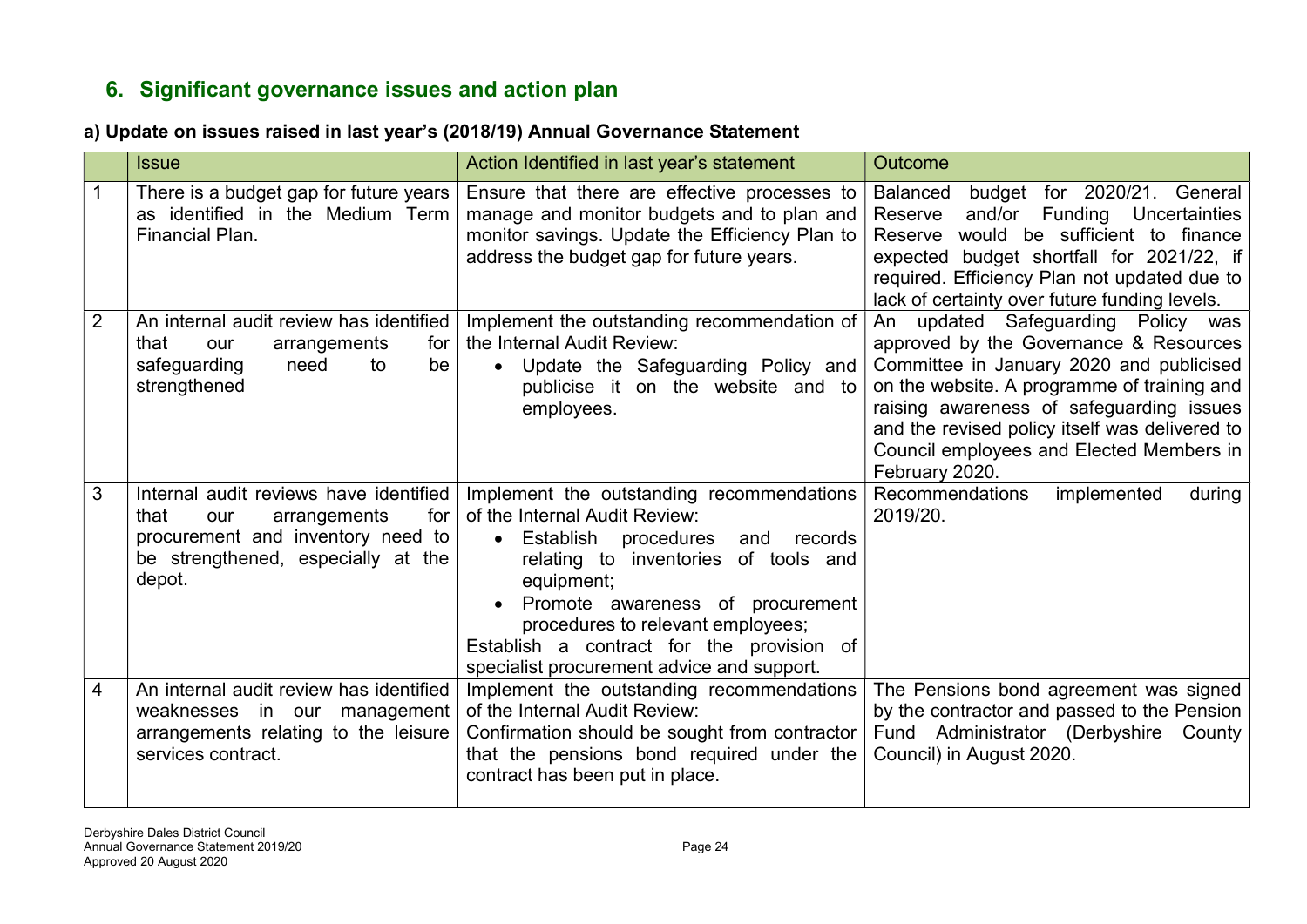## b) Annual Governance Statement issues arising from 2019/20 review, to be actioned in 2020/21

|                | <b>Issue</b>                                                                                                                                  | <b>Action</b>                                                                                                                                                                                                                                                                                                                                                                                                                    | Outcome                                                                                                                                                                                                     | <b>Lead Officer</b>                                                                                                                                                            | <b>Target Date</b>                                                                                   |
|----------------|-----------------------------------------------------------------------------------------------------------------------------------------------|----------------------------------------------------------------------------------------------------------------------------------------------------------------------------------------------------------------------------------------------------------------------------------------------------------------------------------------------------------------------------------------------------------------------------------|-------------------------------------------------------------------------------------------------------------------------------------------------------------------------------------------------------------|--------------------------------------------------------------------------------------------------------------------------------------------------------------------------------|------------------------------------------------------------------------------------------------------|
|                | There is a budget gap<br>for future years as<br>identified<br>the<br>in.<br>Term<br>Medium<br>Financial Plan.                                 | Ensure that there are effective processes to<br>manage and monitor budgets and to plan<br>and monitor savings. Update the Efficiency<br>Plan to address the budget gap for future<br>years.                                                                                                                                                                                                                                      | Balanced budget for 2021/22<br>and Efficiency Plan to be<br>updated<br>the<br>(following<br>2021/22<br>Local Government<br>Settlement)<br>Finance<br>to<br>address budget gap for future<br>years.          | <b>Director</b><br><b>of</b><br>Resources                                                                                                                                      | Efficiency<br>Plan:<br>January<br>2021<br><b>Balanced</b><br>budget<br>for<br>2021/22:<br>March 2021 |
| $\overline{2}$ | internal<br>audit<br>An<br>review has identified<br>that our arrangements<br>for asset management<br>to<br>be<br>need<br>strengthened         | the<br>Implement<br>outstanding<br>recommendations of the Internal Audit<br>Review:<br>• Regular meetings of the Corporate<br>Property Group, with minutes;<br>Regular monitoring of<br>progress<br>$\bullet$<br>against the Asset Management Plan<br>to be undertaken by the Corporate<br>Property Group;<br>Reconcile assets of the property and<br>financial systems and use a common<br>property identifier on both systems. | The risk of not achieving the<br>Asset Management Plan will<br>be reduced.                                                                                                                                  | <b>Director</b><br>of<br>Regulatory<br><b>Services</b>                                                                                                                         | 30 November<br>2020                                                                                  |
| 3              | A review of employee<br>and member training<br>has identified that our<br>arrangements<br>for<br>mandatory<br>training<br>should be improved. | A comprehensive programme of mandatory<br>training for all employees and members<br>should be delivered in 2020/21.                                                                                                                                                                                                                                                                                                              | Employees'<br>knowledge and<br>for<br>opportunity<br>personal<br>development<br>will<br>be<br>enhanced, mitigating the risks<br>of error or non-compliance<br>with system<br>controls<br>or<br>legislation. | The Corporate<br>Leadership<br>with<br>Team<br>support<br>from<br>Human<br>the<br>Resources and<br>Payroll<br>Manager;<br>The<br>Member<br>Development<br><b>Working Group</b> | 31<br>March<br>2021                                                                                  |